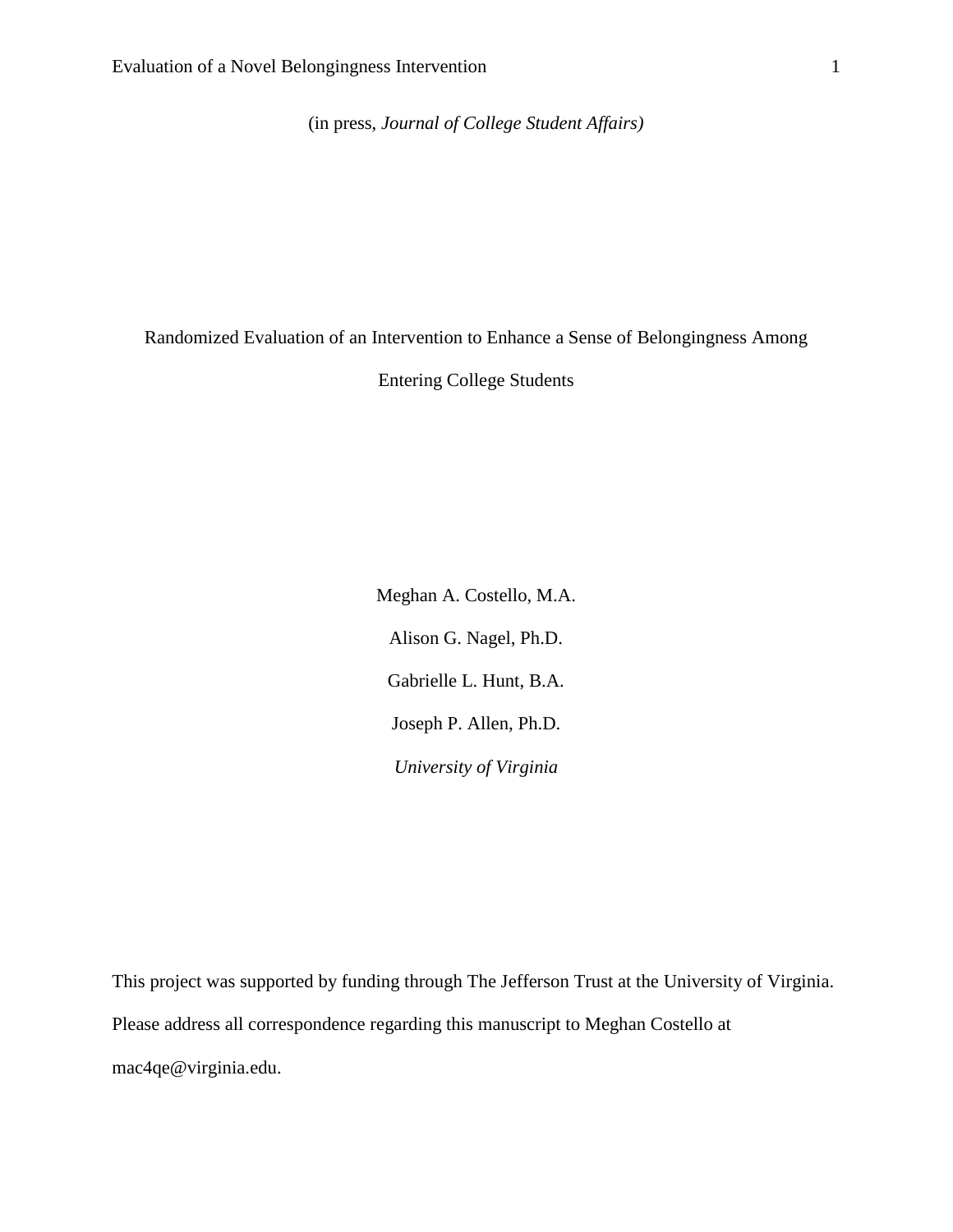# **Abstract**

This study examined an intervention designed to improve sense of belongingness for new students at a medium-sized, four-year, public university in the Eastern United States. A randomized controlled trial was used to assess the impact of *The Connection Project*, a novel, 9 session intervention in a sample of 128 first-year students (77 treatment, 48 waitlist control). Given the onset of COVID-19, students received a hybrid in-person/online intervention. At postintervention, the intervention group reported a significantly higher sense of school belongingness, after accounting for baseline levels, than control group students. Post-hoc analyses of moderation by demographic variables indicate that the intervention functioned similarly for students from a variety of backgrounds in this sample. These results are interpreted as suggesting the potential value of this intervention to promote a sense of community and connection among new students in college, whether delivered in-person or online.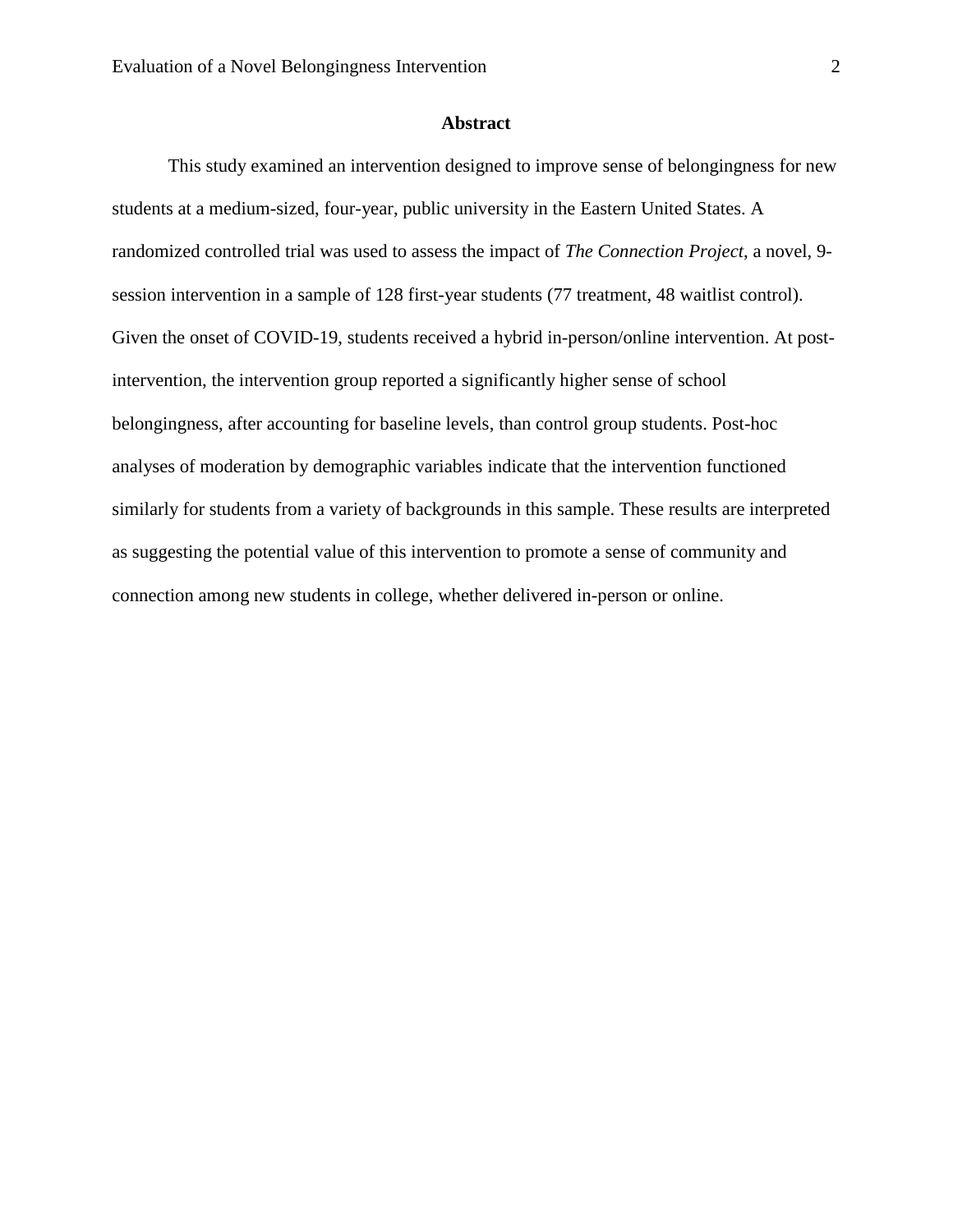# **Randomized Evaluation of an Intervention to Enhance a Sense of Belongingness Among Entering College Students**

The role that social factors play in lifelong physical and mental health has garnered increasing attention over the past decade (Allen et al., 2015; Holt-Lunstad, Smith, & Layton, 2010; Holt-Lunstad, Robles, & Sbarra, 2007; Kiecolt-Glaser et al., 2005; Smith, Glazer, Ruiz, & Gallo, 2004). Interest in prevention programming has also grown, with a particular emphasis on peer support and an overarching goal of capitalizing on the identified links between social connection and well-being (Blum, 2005; Wingspread, 2004). *The Connection Project* was developed in response to this call, with a focus on scaffolding students' sense of belongingness at their university.

Belongingness Theory posits that humans have a fundamental drive to belong, and that failing to do so causes significant cognitive and affective distress (Baumeister & Leary, 1995). "Belongingness" in a given community reflects connection to that community across multiple levels: individual relationships with others in the community, commitment to the community, a desire to contribute to the community, and a sense that one's own abilities are valued by the community (Pittman & Richmond, 2008). Upon entering college, young adults are faced with a large, new population of potential close others to forge relationships with and a new social culture to navigate--a new community to which they must learn to belong.

Feeling like one belongs at a university is far from a given, of course, and many students struggle with the transition to college. For instance, students who are less extroverted, who struggle to self-affirm, or who attend a larger university may find it more difficult to develop the sense that they belong, contributing to lower rates of retention (Layous et al., 2016; Lounsbury & DeNeui, 1996; Talaifar et al., 2021). In addition to struggling with belonging in the specific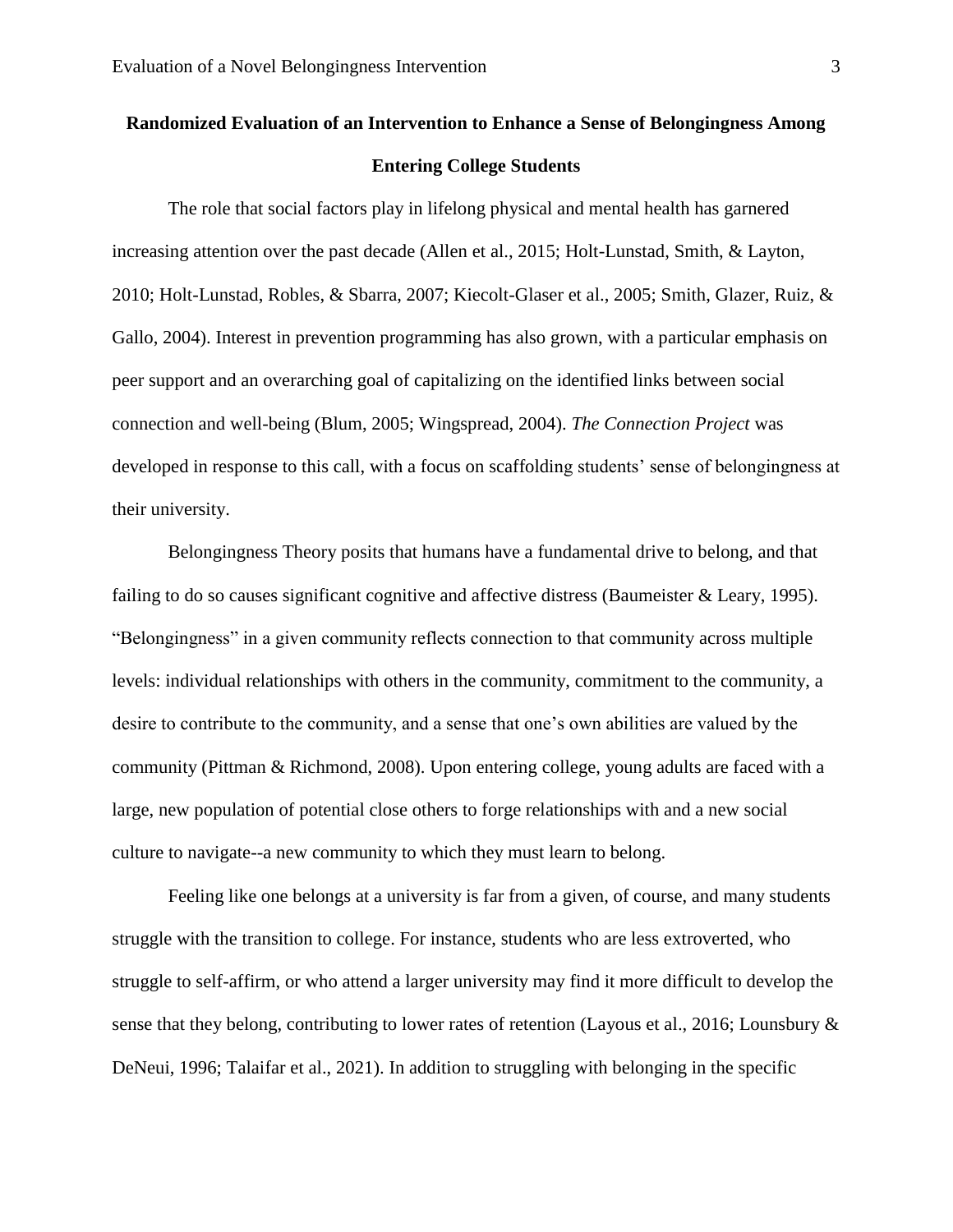#### Evaluation of a Novel Belongingness Intervention 4

university context, young adults appear to be struggling with their social connections, in general. Traditional college-aged individuals (ages 18-24) systematically report elevated loneliness levels in comparison to all other age cohorts in America. This cohort has also shown an upward trend in depression, with symptom levels rising 63% over the past decade (Twenge, Cooper, Joiner, Duffy, & Binau, 2019). The rise in depressive symptoms has been accompanied by a 60% increase in Emergency Room visits following suicide attempts, suggesting that this is not simply an artifact of increased willingness to report these symptoms (Twenge et al., 2019). Despite the prevalence of serious mental health difficulties among young adults (depression, anxiety, suicidal thoughts and behaviors, and alcohol use disorder), less than a quarter report that they would seek treatment, due to lack of access to treatment and stigma associated with treatment (Bruffaerts et al., 2018; Ebert et al., 2018). Furthermore, lacking a sense of belonging may create particular risks for the current cohort of students, who now face social isolation and significant uncertainty imposed by COVID-19 (Beam & Kim, 2020). Long-term social isolation, while necessary for combatting virus transmission, may ultimately contribute to a different sort of public health concern: lack of human connection.

Developing methods to foster connections among students in university communities may help to reduce the risk faced by traditional college-aged individuals. Research repeatedly suggests that students benefit from developing a sense of connection and belongingness within their university community (Moeller, Seehuus, & Peisch, 2020; Pittman & Richmond, 2010; Asher & Weeks, 2012; Van Orden et al., 2008). The role of belongingness may be particularly pivotal during students' first year of enrollment. The transition to college introduces major social, emotional, living, and academic changes along with a new level of independence and, for some students, significant financial burden. Although many students successfully manage this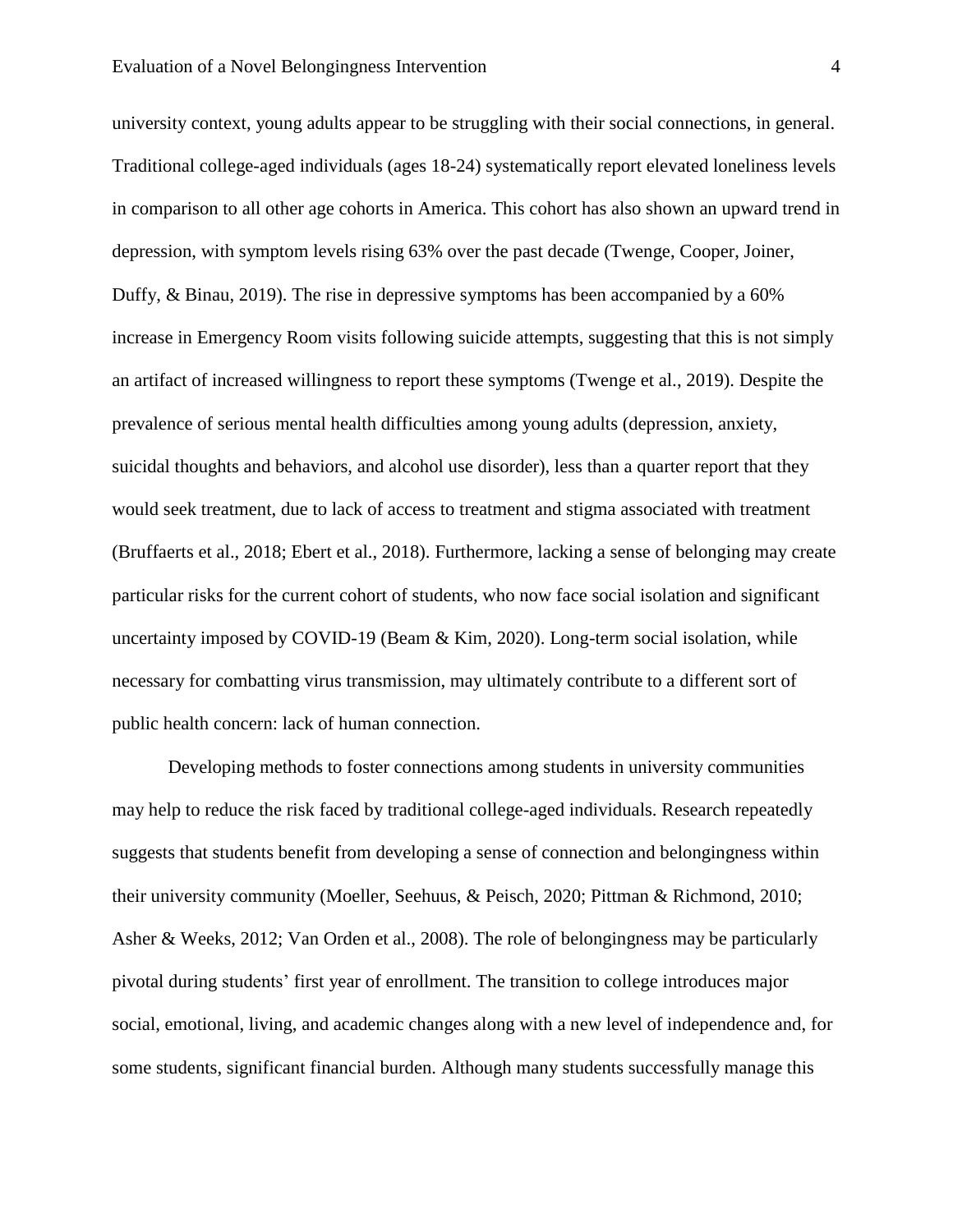#### Evaluation of a Novel Belongingness Intervention 5

adjustment, others struggle. In 2017, 38% of students enrolled in public, four-year institutions dropped out of school without completing a degree (National Center for Education Statistics, 2020a). Historically, students have provided a variety of reasons for dropping out, including academic difficulty or disinterest (Bradburn, 2002). More recently, mechanisms have been proposed that link academic difficulty to social factors, such as difficulties with 'belonging uncertainty.' If a student believes that "people like me do not belong at this school," they may experience increases in symptoms of depression, difficulty achieving academic goals, and dampened motivation or ability to engage in school (Walton & Cohen, 2007). Furthermore, a lack of connection to a community of peers is a strong correlate of school dropout and risky sexual and substance use behaviors (Crosnoe, 2011). If connections and feelings of belongingness can be fostered, interventions may indirectly target these behaviors.

At this intersection of identified risk to students and unprecedented global circumstances, the natural drive to belong may be a key component of prevention and intervention work. By leveraging young adults' desire to connect to one another and their community, we may begin to address the large proportion of students who face difficulties and do not seek professional help. Students' sense of belongingness has been identified as a strong correlate of adaptive outcomes, including academic self-efficacy, intrinsic motivation, social acceptance, and positive perception of their instructors (Freeman, Anderman, & Jensen, 2007). This sense of belongingness, while potentially related to the quality of close friendships a student develops at school, also appears to function in unique ways. For instance, school belongingness has been identified as a strong correlate of academic performance, academic competence, and self-worth, even after accounting for the quality of students' close peer relationships within the school community (Pittman  $\&$ Richmond, 2010). Scaffolding a broad sense of belonging within a university (rather than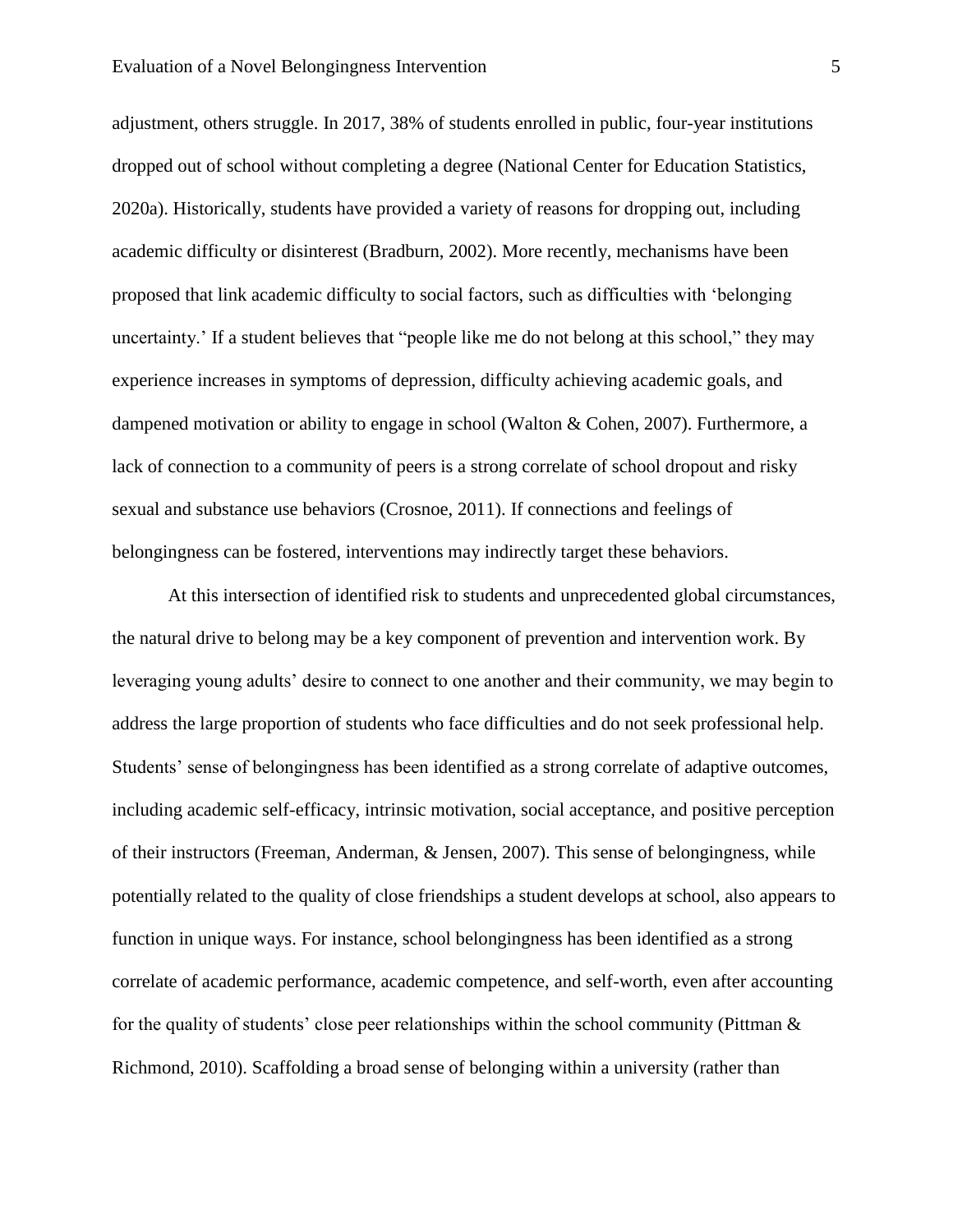focusing solely on one or two close relationships) may strengthen students' academic and psychological functioning.

The need to reach college students becomes more pressing as the pool of university students continues to grow. A large number of young people in America are pursuing higher education, with 41% of 18-to 24-year-olds enrolled in 2018 (National Center for Education Statistics, 2020b). High rates of college enrollment present an opportunity to reach a large swath of at-risk young adults. The varied long-term risks of disconnection may be exacerbated in the face of current, necessary physical distancing as well as the stress imposed by navigating the uncertainty of a global pandemic. *The Connection Project* aims to provide students with a unique social learning experience that enhances sense of belongingness by promoting vulnerability and support among incoming university students, that can be offered through in-person or online formats.

# **Hypothesis**

This randomized controlled trial was implemented to evaluate the potential impact of *The Connection Project* on entering students' experience at a 4-year public university. The study investigated the hypothesis that students who participate in *The Connection Project* will endorse significantly greater feelings of belongingness at the university than students in a control group.

# **Method**

#### **Setting and Sample Characteristics**

The current study sampled first-year and transfer students from a medium-sized public university in the Eastern United States ( $N = 128$ ,  $M_{\text{age}} = 19.05$ ,  $SD_{\text{age}} = 1.03$ ,  $\min_{\text{age}} = 18.01$ , maxage = 27.15; 33 men, 94 women, and 1 nonbinary participant). Students' self-identified racial group approximately mapped onto the broader university race distribution, with slight elevation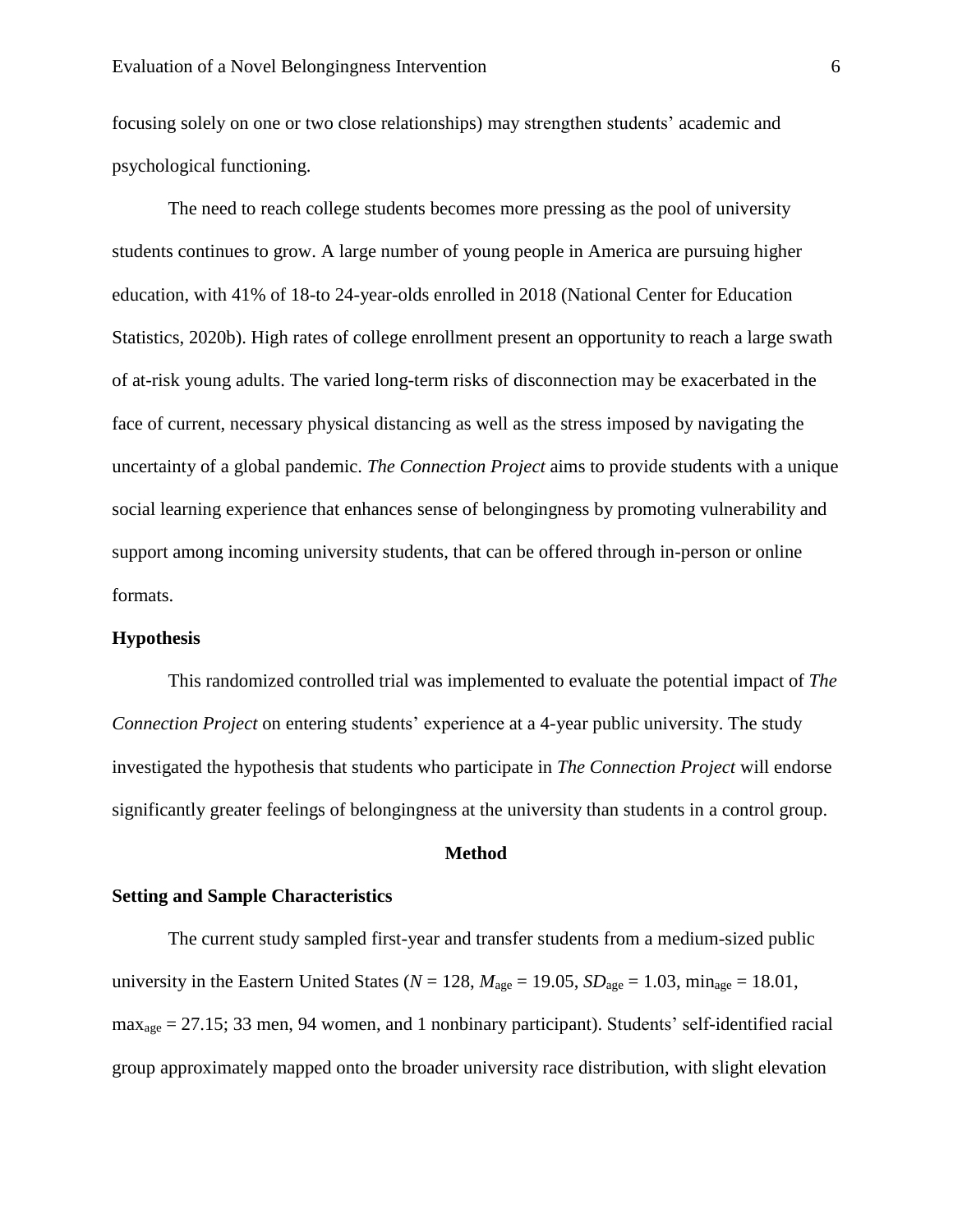in representation of minoritized racial groups. According to participants' self-identified racial group, the sample included: 11 Black participants (8.66%), 56 White participants (44.09%), 7 Hispanic participants (5.51%), 44 Asian/Pacific Islander participants (34.65%), 6 Multi-ethnic participants (4.72%), and 3 Native American participants (2.36%). The mean and median reported family income for the sample was in the \$50,000-\$100,000 range. Full data on baseline demographic characteristics by intervention/control status is presented in Table 1.

# **The Intervention**

*The Connection Project (College Version)* is based on *The Teen Connection Project*, an experiential belongingness intervention developed for  $9<sup>th</sup>$  grade high school students that has shown promise in promoting increased quality of peer relationships, academic engagement, and reduction in depressive symptoms in a randomized controlled trial study (Allen, Narr, Nagel, Costello, & Guskin, 2020). Program content was adapted to make it more engaging and ageappropriate for groups consisting of primarily 18-to-19-year-olds.

*The Connection Project* consists of nine 60- to 75-minute sessions held once per week as an extra-curricular activity during a semester in the first year of students' attendance at a University. Students meet in groups of four to twelve students led by two trained facilitators. Facilitators guide discussions and provide a safe source of support while modeling appropriate levels of self-disclosure for group members in discussions.

The program is designed to gradually change students' sense of belongingness by facilitating supportive give-and-take among group members. By showing group members the value of vulnerability and the social rewards associated with connecting to others, it is expected that social development within the program group can extend outward to their broader peer group. By shaping incoming university students' perceptions of their peers as accepting and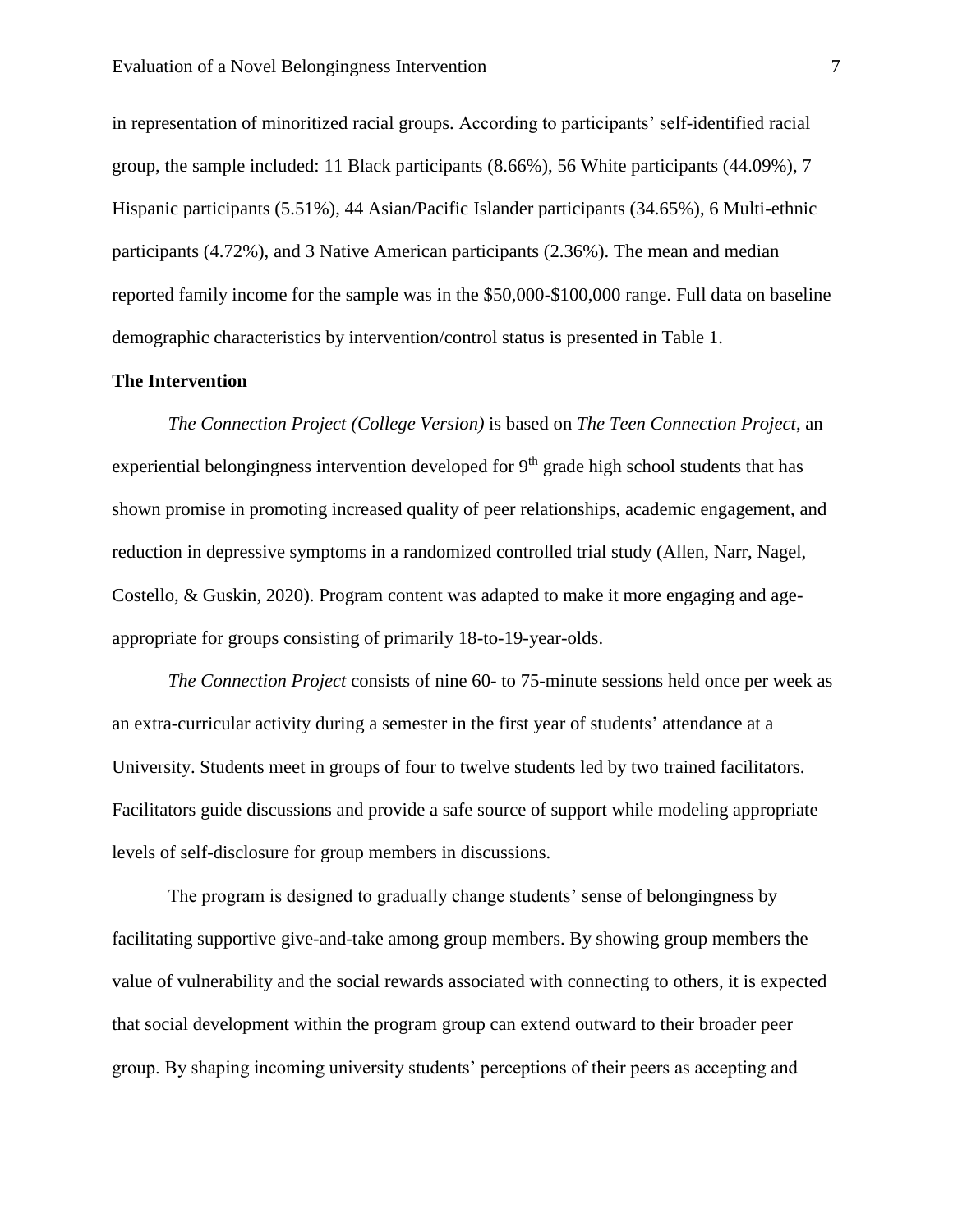potential sources of support, we expect the intervention to have longer-lasting effects on students' belongingness at the university, going forward.

Sessions pull from existing empirically supported micro- and single session-interventions and are organized into a three-phase progression: 1) establishing buy-in and group context, 2) developing and enhancing social belonging, and 3) consolidating relationships. For example, the first session employs a values affirmation activity in which quotes about the value of friendship and social connection from a variety of sources are posted around the room and students are asked to place stickers on their favorites. Students then select one quote that they like best and are asked, in turn, to describe why they chose that quote. This activity serves two purposes: it helps group members identify and articulate their personal prosocial values *and* explicitly identifies prosociality as a group-level value. Each individual experiences multiple layers of value affirmation by personally articulating the value, hearing peers assert similar values, and engaging with statements from a range of famous figures that all express the importance of connection (Cohen, Garcia, Apfel, & Master, 2006; Clapp-Smith, Vogelgesang, & Avery, 2009). This activity contributes to Phase 1 (establishing buy-in and group context) by establishing the group's common goal and purpose, and motivates individuals within the group to explore their own beliefs about the value of connection and re-affirms those beliefs through the act of expressing them to the group (Arkowitz, Miller, & Rollnick, 2015).

Activities are gradually introduced that enhance group members' sense of social belonging within the group (Phase 2), by identifying shared experiences and common elements in the things that they think, feel, and experience (Walton & Cohen, 2007). One session asks group members to consider the ways that they present a false image of themselves (nicknamed "masks") in order to cover up their real feelings (e.g., "I act like I don't want to fit in with what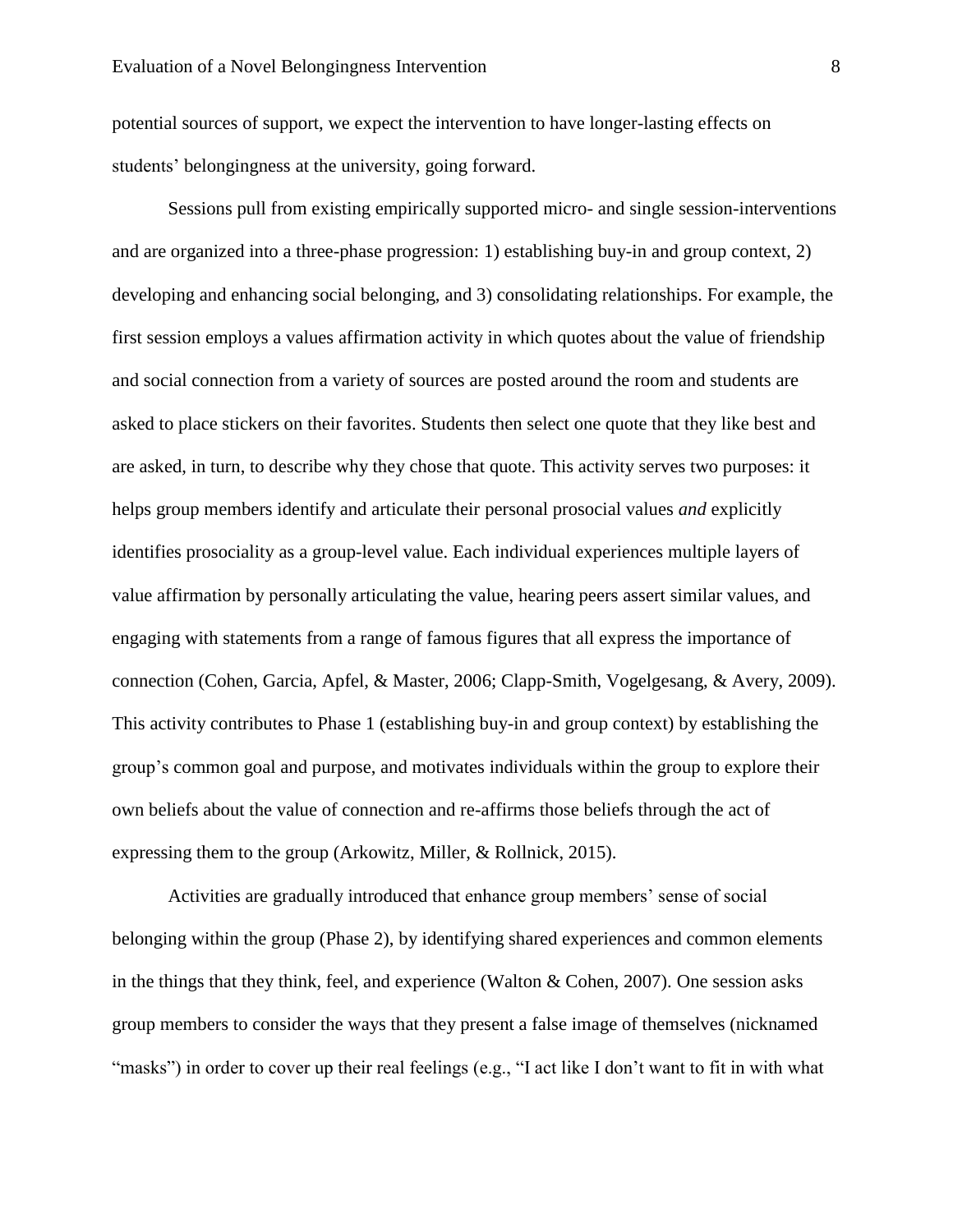other people think is good, *but I really do want to fit in*," "I act like everything is great and fine, *even when sometimes it really isn't*," etc.). After group members anonymously indicate the masks that they have personally used, overall group results are consolidated and revealed. In a facilitated follow-up discussion, students reflect on the shared ways that they cover up their feelings, and how this relates to their ability to connect authentically with others.

Other opportunities are presented for group members to reflect on challenges and experiences shared by students at their university. For example, students read brief vignettes from more senior students who describe their experiences of discouragement, homesickness, and social isolation upon starting college, and how they overcame it (based on the social belongingness paradigm in Walton & Cohen, 2011). Follow-up discussion offers group members the chance to express their emotional reactions to others' stories and share information about their personal experiences starting college.

As trust continues to grow through repeated experiences of affirmation and support within the group, the program offers increased opportunities for voluntary vulnerability and selfdisclosure. For example, in an activity titled, "If You Really Knew Me…," students anonymously respond to prompts such as, "*If you really knew me, you'd know that the thing I worry most about is…*" Responses are collected and read aloud by a facilitator, who then leads the group through a discussion about what makes trust and vulnerability difficult, processing the experience of listening to peers' stories and being vulnerable with the group.

Relationship development is consolidated throughout the final three sessions through multiple mechanisms. With the group, students work to craft meaningful narratives from challenges that they have faced by identifying the strength, lesson, or growth that they took away from meaningful, difficult experiences. This is informed by Narrative Theory, which describes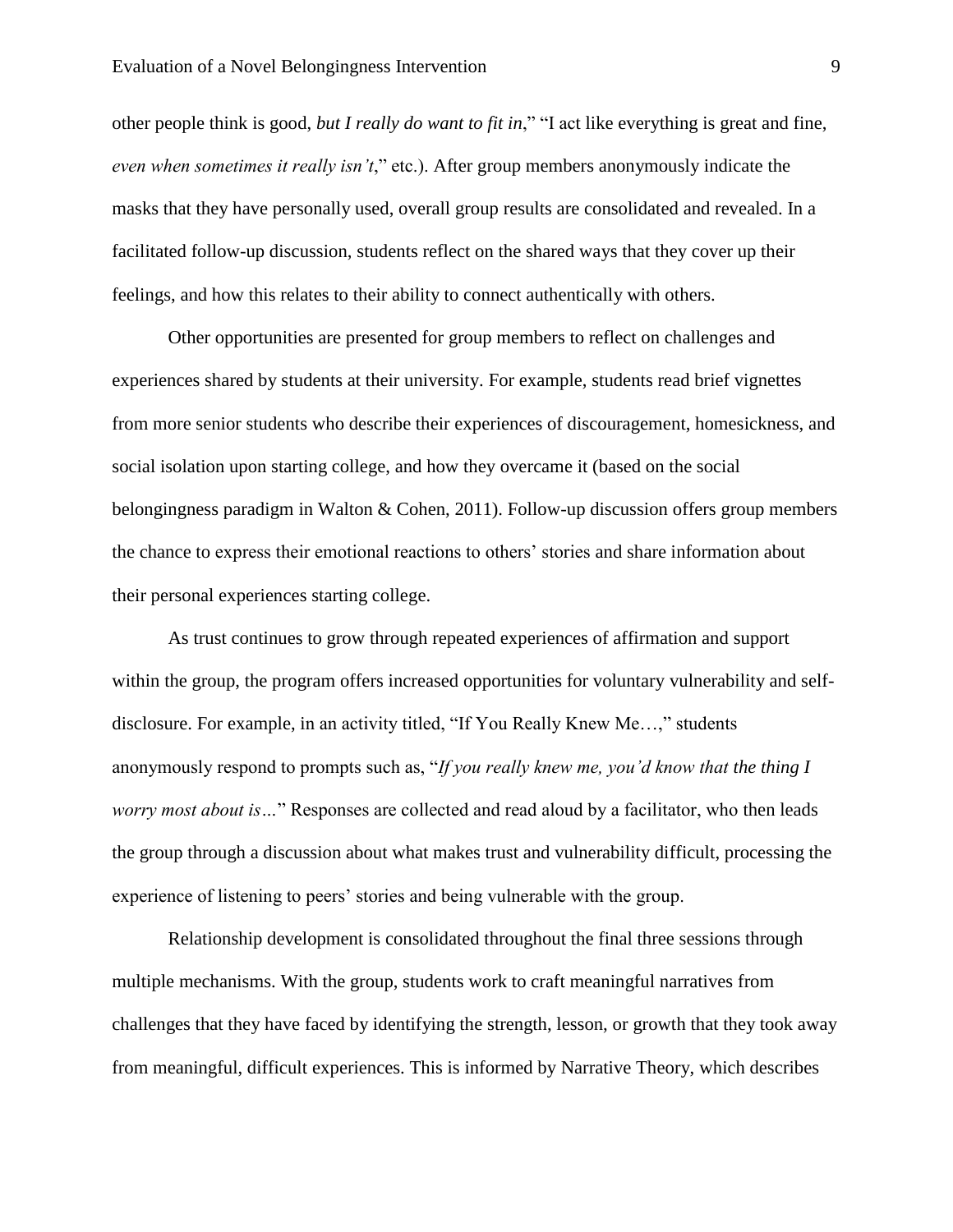how the process of developing a coherent understanding of life experiences enhances functioning (Pennebaker, 2012; Pennebaker, Kiecolt-Glaser, & Glaser, 1988; Pennebaker & Seagal, 1999). This activity also expands on the benefits of a resilience narrative by offering the opportunity for voluntary sharing of personal challenges. Facilitators guide the group in offering support to group members who share stories, scaffolding a success experience with peer vulnerability *and* providing a safe space to practice offering support to one another. This not only allows group members to *experience* that they are not alone in their struggles, it also scaffolds social skill development and allows for group members to get to know and support one another in a deep way.

These belongingness gains culminate in a "strengths bombardment" activity, fueled by the socially supportive experiences that groups have engaged in over the course of the intervention. Each student takes a turn being the focal student while group members describe the strengths that they value in that person as an individual and a group member. This activity is designed to promote positive perceptions of the self and of peers, in order to motivate engagement in and maintenance of future peer connections within and outside of the group.

# **Procedure**

#### *Recruitment*

Students were recruited through existing channels of extra-curricular recruitment used by university clubs and activities, including: flyer posting, interest meetings, email announcements, contact with Housing and Residence Life staff, and recommendation by the Office of Student Affairs. Students over the age of 18 provided informed consent online. No students under the age of 18 enrolled in the study, so parental consent was not sought for this sample. Informed consent and pre-intervention survey data were obtained prior to randomization.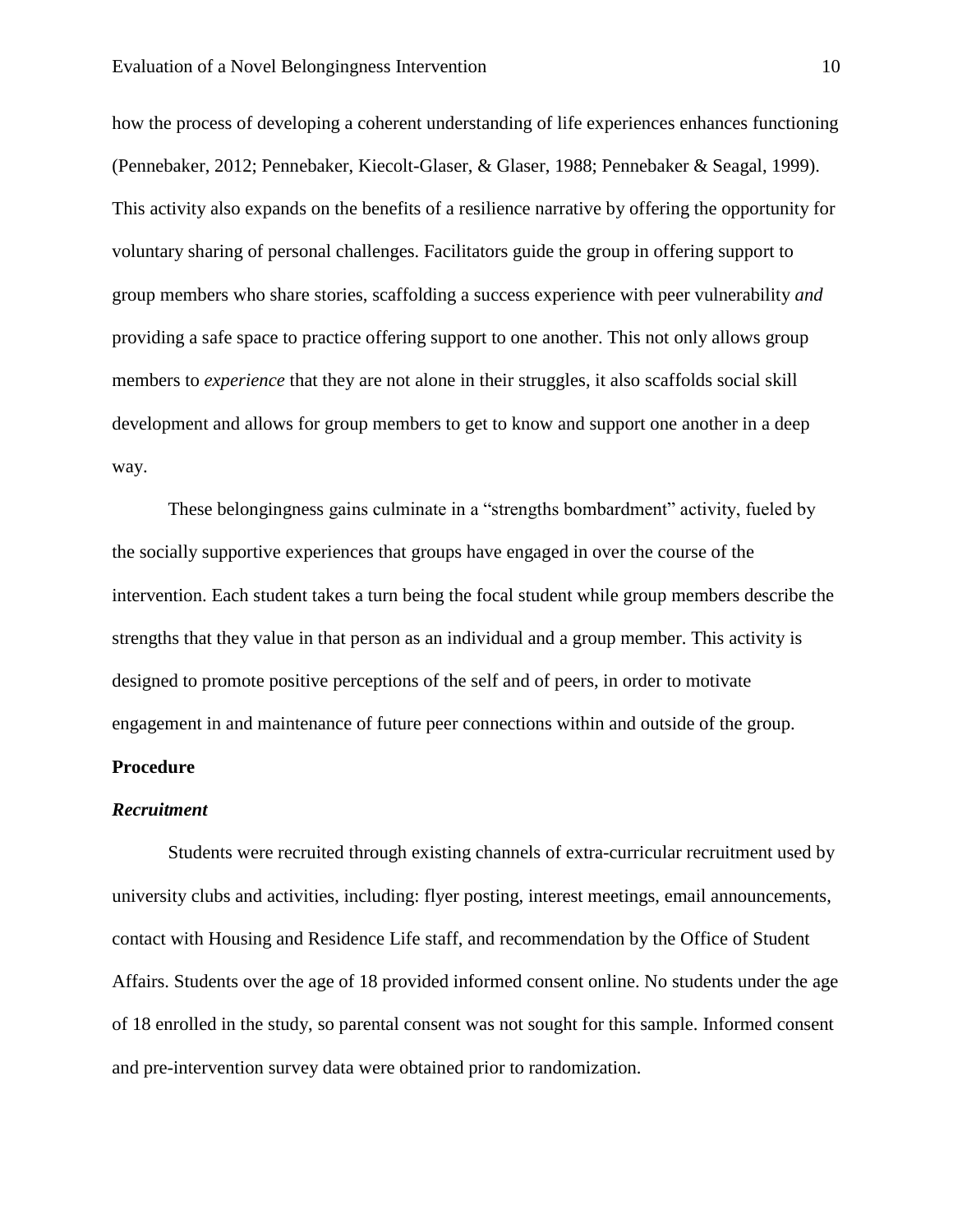# *Randomization Procedure*

Randomization took place using a random number generator, with randomization blocked by students' self-identified gender and racial group. Of each demographically similar block, 2 students were assigned to the waitlist-control group for every 3 students assigned to the intervention group (slightly reducing statistical power but maximizing utilization of available resources for program implementation). This resulted in the generation of comparable intervention and control groups (See Table 1). Intervention students then met once per week for 9 weeks during the semester as an additional extra-curricular activity; control group students engaged in their first-year schedules and extra-curricular activities as usual.

# *Group Assignment*

Students randomly selected into the Intervention group were placed into groups based on shared availability between the group members and two facilitators. Each group initially contained eight to twelve members; however, participant drop out caused some group sizes to shrink as low as four participants. In the interest of providing the intervention and maintaining the structure of the study, those groups proceeded as usual through the curriculum despite their small size.

## *Facilitator Training*

Intervention groups were facilitated by two research staff: at least one graduate student on the research development team, paired with a trained undergraduate research assistant. Graduate facilitators were all at least B.A.-level Psychology students, with various levels of additional clinical training. Supplemental training on the intervention and facilitation was provided to graduate facilitators by the authors. Undergraduate facilitators were trained in a 2 day workshop led by the authors, with 2 additional "booster" training sessions provided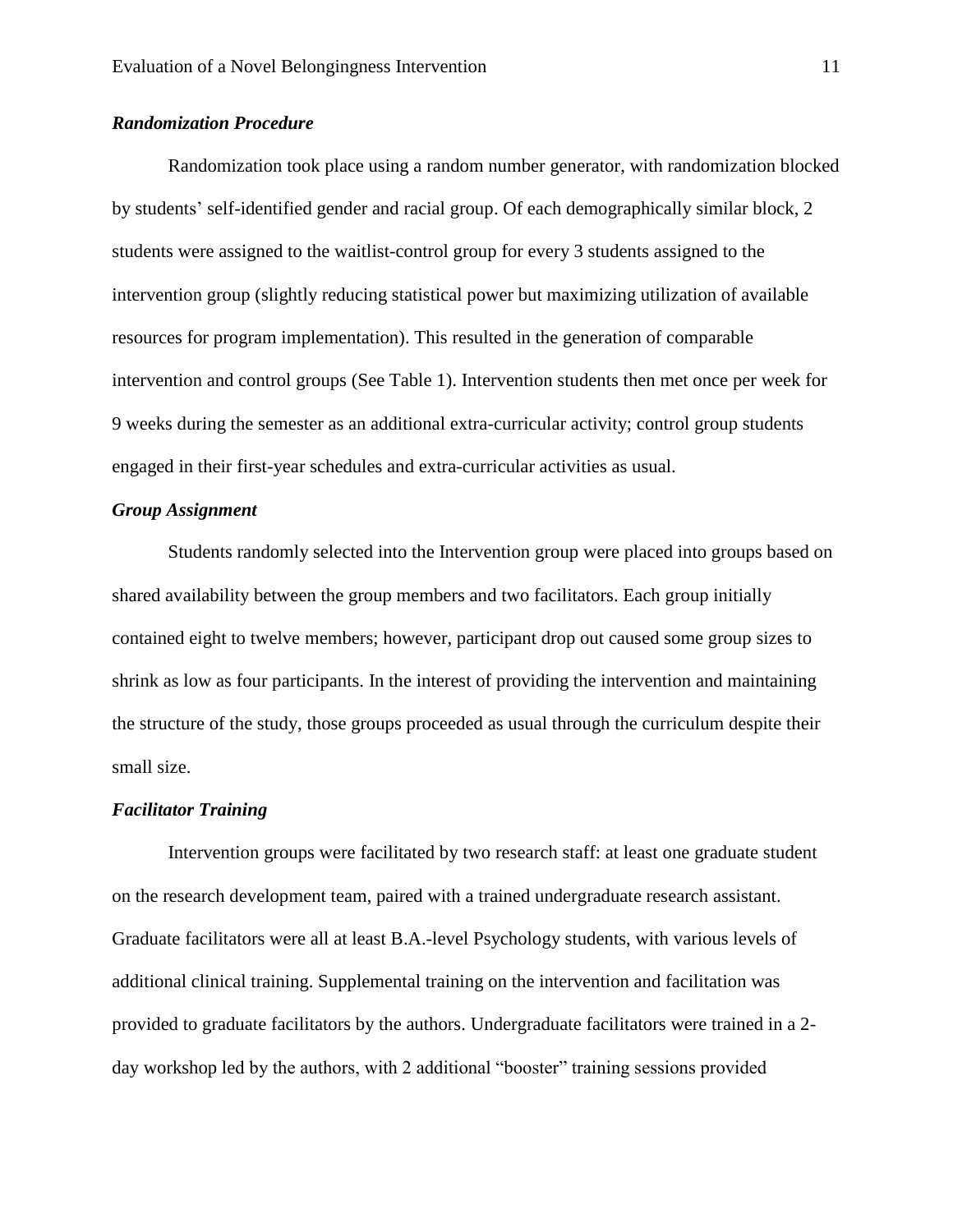throughout the course of the intervention. Weekly in-person supervision was provided to address unexpected issues that arose in the groups and to continue the training process in real time.

#### *Online Adaptation*

In March 2020, after approximately 4 in-person meetings, the intervention was shifted to virtual group meetings on Zoom to accommodate participation after the onset of COVID-19 and campus-wide evacuation. As part of the shift to online implementation, an additional, primarily unstructured session was added in between meetings 4 and 5 to support students and facilitators in developing comfort using Zoom for meetings. Subsequent curriculum elements were adapted where necessary to accommodate the shift to virtual meetings (for instance, if activities required movement around the room, they were adjusted for the online platform). Discussion-style activities were largely kept intact, with the addition of some targeted questions to address the specific stressors students were facing with the onset of COVID-19.

#### *Data Collection*

Measures were obtained at two time points, with intervention and control group data collection occurring simultaneously: prior to the beginning of the intervention and in the two weeks immediately following the intervention. Surveys were administered using Qualtrics at the beginning and end of the program implementation semester (Spring 2020). Participants were compensated with a \$20 Visa gift card for the first survey that they completed and a \$30 Visa gift card for the second survey that they completed.

## *Session Attendance*

Participants' median attendance was 8 of 10 sessions; modal attendance was 9 of 10 ( $M =$ 6.43,  $SD = 3.70$ ).

# **Measures**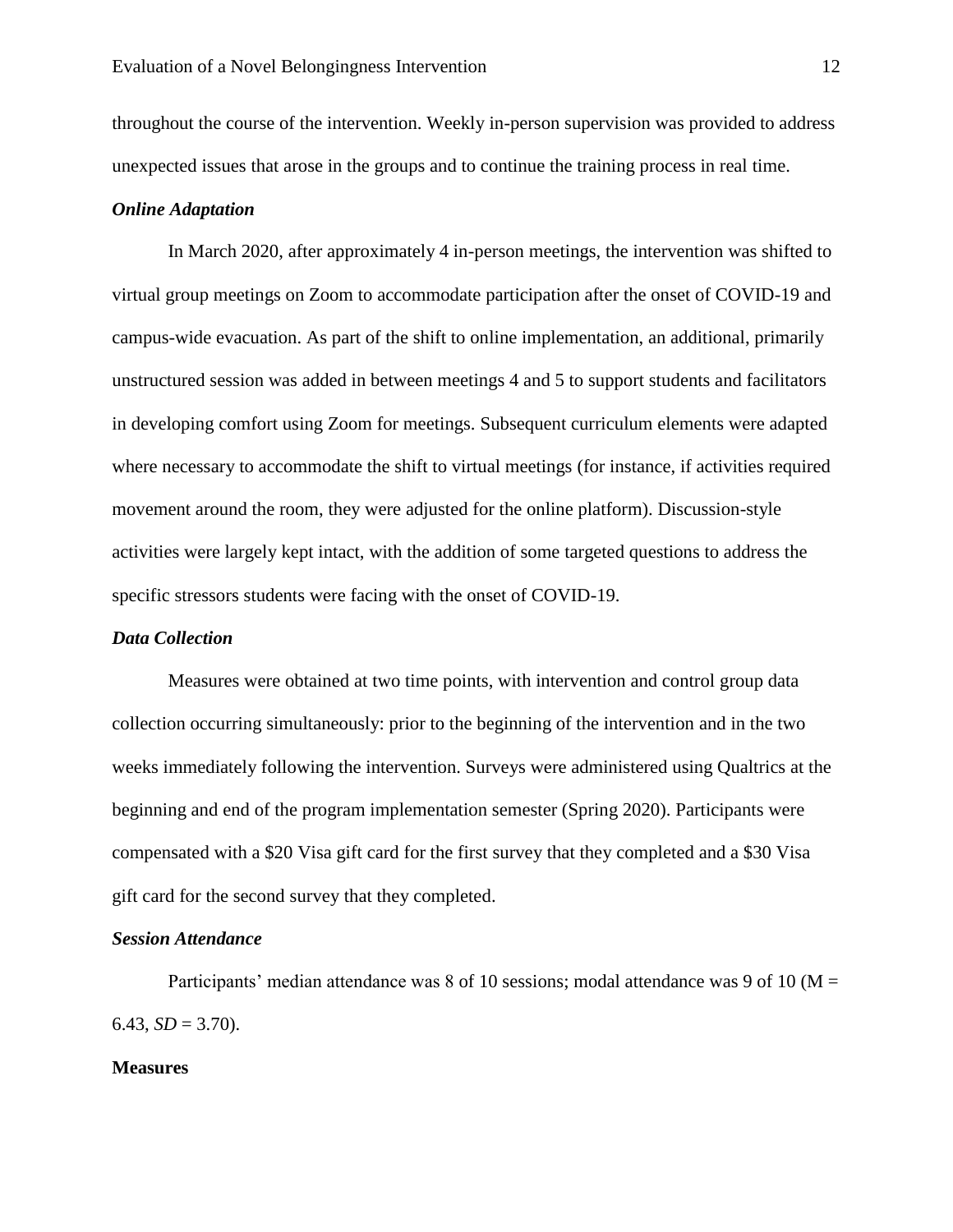*University Belongingness.* Students reported on the extent of their feelings of belongingness at their University using the 18-item Psychological Sense of School Membership Scale (Goodenow, 1993). This measure, initially written for high school students, has undergone small language adaptations and demonstrated validity in college-aged samples (Pittman & Richmond, 2007; 2008). Students responded to items such as, "Other students here like me the way I am," "I can really be myself at this school," and "I feel like a real part of [University]" on a scale of 1 = *Not at all true* to 5 = *Completely true*. Relevant items are reverse scored and items are summed to produce a summary score for each participant. Scores on the Psychological Sense of School Membership scale have been shown to correlate with student-reported motivation, grades, and teacher-reported effort in school and have demonstrated acceptable-to-high internal consistency across multiple schools with diverse racial makeups ( $\alpha$ 's = .77-.88; Goodenow, 1993). Scores on this scale have also demonstrated a relation to psychological adjustment during the transition to college, student GPA, self-esteem, and locus-of-control among students from a wide variety of gender, racial, and socioeconomic backgrounds (Pittman & Richmond, 2008; Aspelmeier et al., 2012). Thus, this measure was selected for its utility in measuring belonging as well as its utility in measuring important related constructs. Internal consistency for this sample was excellent (Cronbach's  $\alpha$ 's = 0.92, 0.94).

*Demographic Variables.* Participants reported on their self-identified gender, ethnic group, estimated household income, and their parents' educational attainment (see Table 1). Due to limited sample size of any given racial/ethnic group, analyses were run using a binary variable that coded for minority vs. majority group membership. Educational attainment was collected for both biological mom and biological dad, coded as 1 = *less than high school*, 2 = *high school graduate*, 3 = *some college*, and 4 = *college graduate or higher*. The maximum educational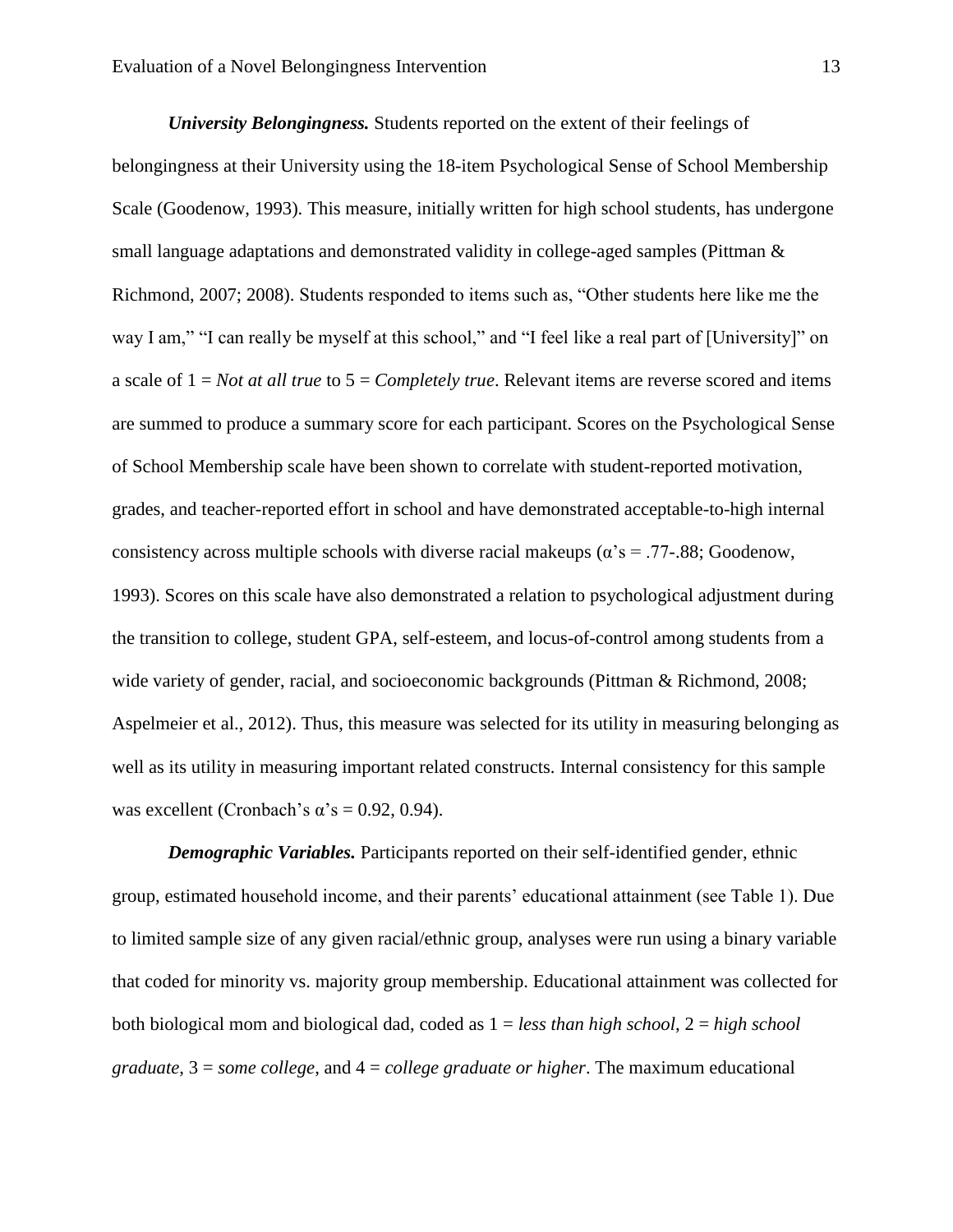attainment score between mom and dad was used in analyses to represent parental educational attainment.

#### **Attrition Analyses**

Of the 128 students that participated in the pre-intervention assessment, 117 (91.4%) also participated in the post-intervention assessment. Participants who dropped out of the study did not differ on any demographic variables (gender, parental educational attainment, familial income, minority racial status), group vs. control status, or baseline psychological sense of school membership. Thus, attrition is not believed to have distorted representation of students in pre- vs. post-intervention survey collection.

Further attrition analyses were performed to determine whether students' participation in *The Connection Project* was somehow related to baseline belongingness or demographic qualities, particularly in light of the mid-semester transition to online delivery of the program. Of the 77 students who were randomized into *Connection Project* groups, 13 never began attending. These 13 students did not systematically differ from students who participated on demographic characteristics or baseline belongingness. Of the 64 students who joined and attended a group, 50 (78%) continued attending after program delivery went remote, as evidenced by their presence in at least one of the two sessions immediately following the shift to online. The 14 students who dropped out were disproportionately likely to have at least one parent who attended college ( $F =$ 8.22, *p* < .001) and endorsed slightly lower levels of baseline belongingness in comparison to students who remained in groups ( $F = 2.16$ ,  $p = .02$ ). Importantly, students with slightly lower baseline belonging were less likely to continue in this program once they were sent home due to the onset of the pandemic.

# **Results**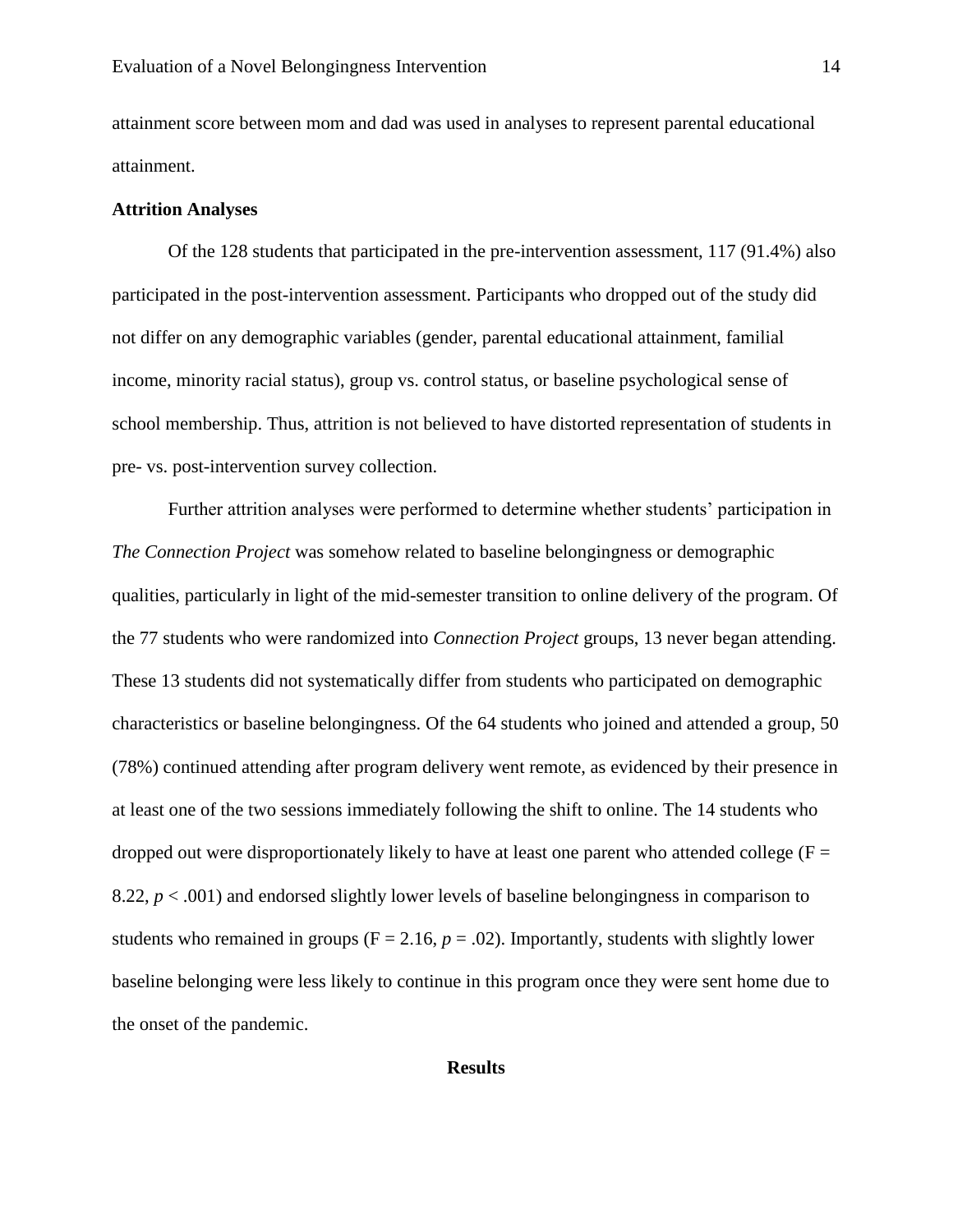# **Analytic Strategy**

Analyses were conducted using an intent-to-treat design, and SAS PROC MIXED for multi-level models to account for the nesting of students within groups (Raudenbush & Bryk, 2002; Singer, 1998). The Level 1 model (Equation 1) specified that student post-intervention assessment scores on measures were a function of the baseline scores on those measures, gender (coded such that  $0 = Man$ ,  $1 = Woman$ ), student racial/ethnic minority group membership (0 = *White*,  $1 =$ *Minoritized racial group*), and highest level of parent education achieved.

$$
Y_{ij} = \beta_{0j} + \beta_{pj} \text{ (pretest)} + \beta_{cj} \text{ (student demographics)} + r_{ij} \qquad [Eq. 1]
$$

In the Level 2 model, study condition (0 = *Waitlist control*, 1 = *The Connection Project intervention*) was entered. The magnitude and direction of the coefficient ( $y_{0c}$ ) indicates the associations between the outcome measure of interest (accounting for baseline factors) and whether they participated in the *The Connection Project* intervention.

$$
\beta_{0j} = \gamma_{00} + \gamma_{0t} (group) + \gamma_{0c} (intervention status) + u_{0j}
$$
 [Eq. 2]

To aid in interpretation, all variables were standardized prior to conducting these analyses except intervention status, which was dummy coded such that  $0 = Waitlist Control$  and  $1 =$ *Intervention*.

## **Primary Analyses**

*Hypothesis: Students who participated in* **The Connection Project** *will endorse significantly greater feelings of belongingness at the university than students in the control group.*

After accounting for baseline and for students' demographic characteristics (gender, minority status, and parental educational attainment), significant effects of the intervention at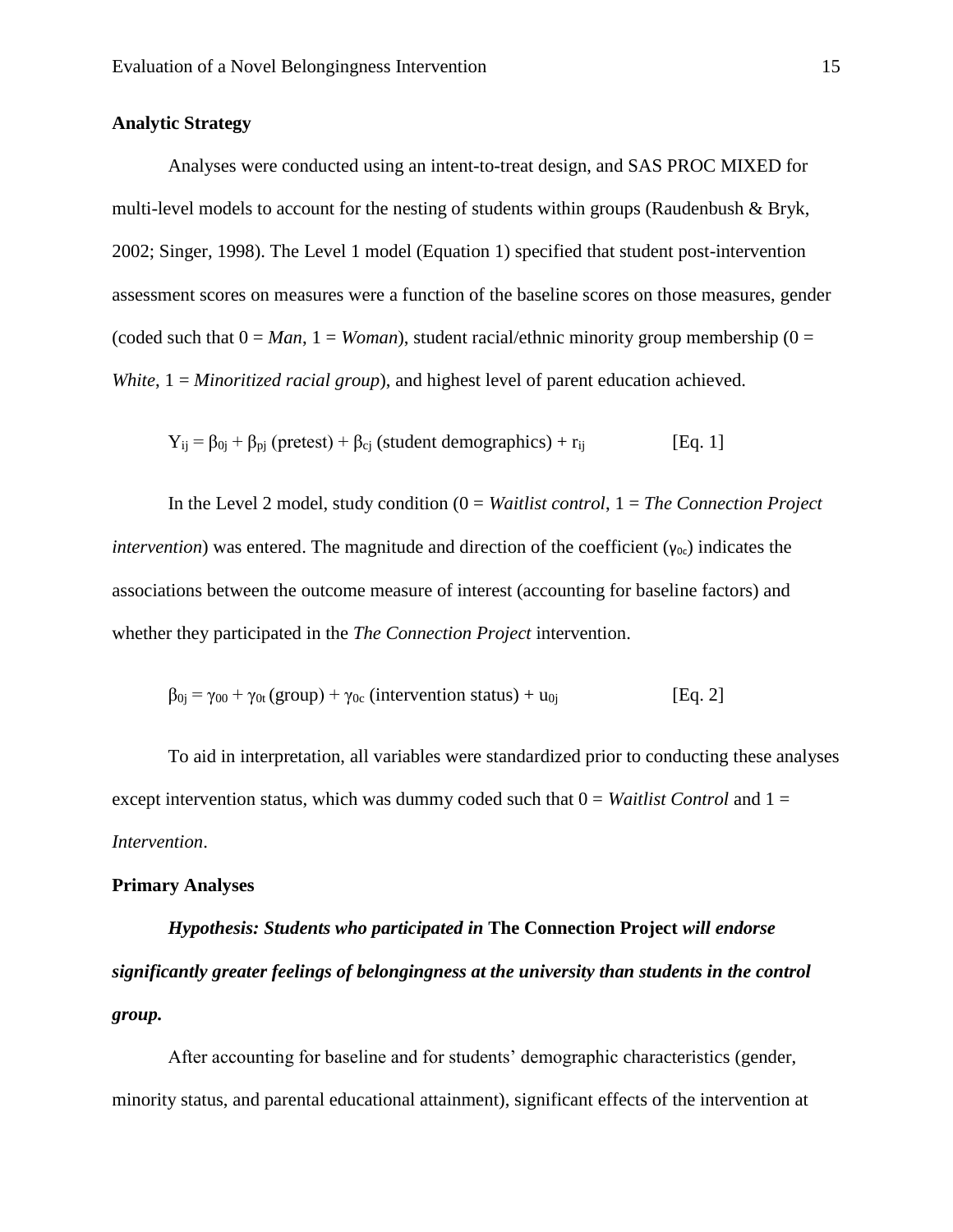post-intervention were observed for students' school belongingness ( $B<sub>intervention</sub> = .31, p < .01$ , 95% CI [.09, .54]). In support of the hypothesis, intervention students displayed statistically significantly greater post-intervention Psychological Sense of School Membership than control group students. Students who participated in *The Connection Project* endorsed relative gains in school belongingness of .31 standard deviation units. Results are presented in Table 2, Figure 1.

## **Post Hoc Analyses**

To examine whether the intervention was more or less effective with students with different demographic characteristics, analyses investigating the potential moderation of demographic variables by intervention/control group status were performed by creating interaction terms after standardizing the variables. No evidence of moderation of treatment effects by gender, familial income, minority/majority ethnic group status, or parental educational attainment was identified. This indicates that *The Connection Project* did not function significantly differently across a variety of student demographic characteristics.

#### **Discussion**

This study found that *The Connection Project* was successful in fostering a sense of belongingness among new college students. Effects were comparable for students from a range of gender, socioeconomic, and ethnic backgrounds, providing preliminary support for *The Connection Project*'s utility as an intervention applicable to a broad array of students. Furthermore, these results were identified in the context of a school-wide evacuation in response to COVID-19, suggesting that the intervention may be useful in both in-person and online modalities.

This study is the first to examine the functionality of *The Connection Project* in fostering belongingness among college students. Prior work has demonstrated the effectiveness of *The*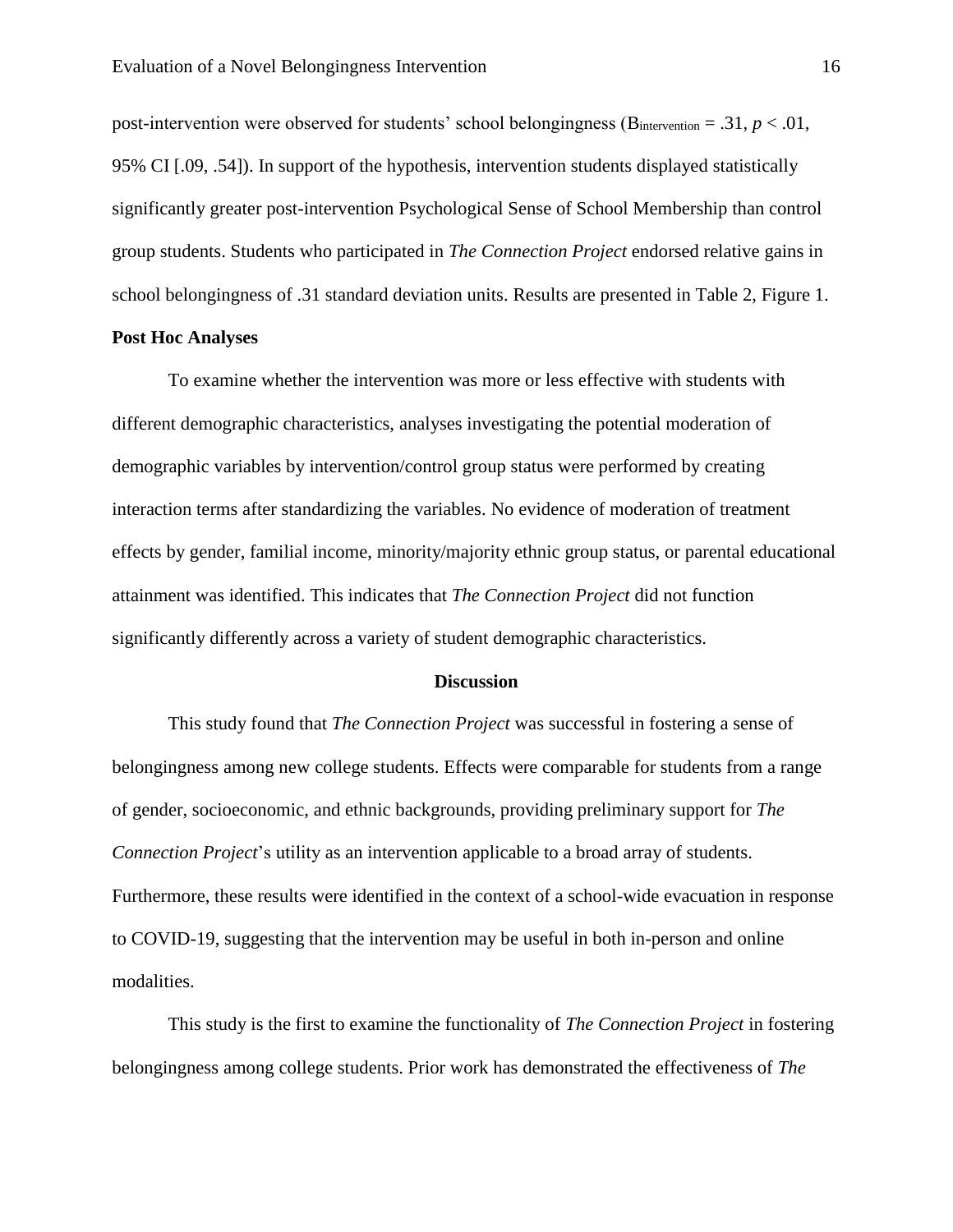*Teen Connection Project* (on which *The Connection Project* is based) in promoting connectedness among groups of high school freshmen (Narr, 2019; Allen et al., 2020). This study provides evidence that elements of functional social-emotional interventions for adolescents may be appropriate for incoming college students, as well. Furthermore, these findings support *The Connection Project*'s potential to scaffold belongingness even in the face of immense uncertainty and turbulence for this population. While work remains to understand how this intervention functions when students receive the entire program in-person, these findings suggest that this intervention's effects were not counteracted by COVID-19-imposed stress and the need for *ad hoc* program adjustments.

At the onset of the pandemic, the research team was somewhat hesitant to move forward with the intervention as planned, out of concern that students may struggle to engage with the program. The expectation was that *The Connection Project* may not function as initially intended in the midst of widespread unrest and confusion. In retrospect, facilitators, participants, and research team members reflected that the intervention groups appropriately addressed many relevant social concerns, primarily stress and loneliness associated with social isolation. In the face of COVID-19, traditional college-aged individuals have continued to report the highest levels of loneliness among American adults, putting them at increased vulnerability for physical and psychological health challenges later in life (Luchetti et al., 2020; Allen, Uchino, & Hafen, 2015; Holt-Lunstad, Smith, & Layton, 2010). With the indefinite nature of social distancing requirements and the risks associated with chronic loneliness, the need for prevention efforts that can operate flexibly and effectively across in-person and online modalities is becoming increasingly evident (Fakoya, McCorry, & Donnelly, 2020). It is unclear whether the stress of the pandemic attenuated the strength of these findings by making the intervention more difficult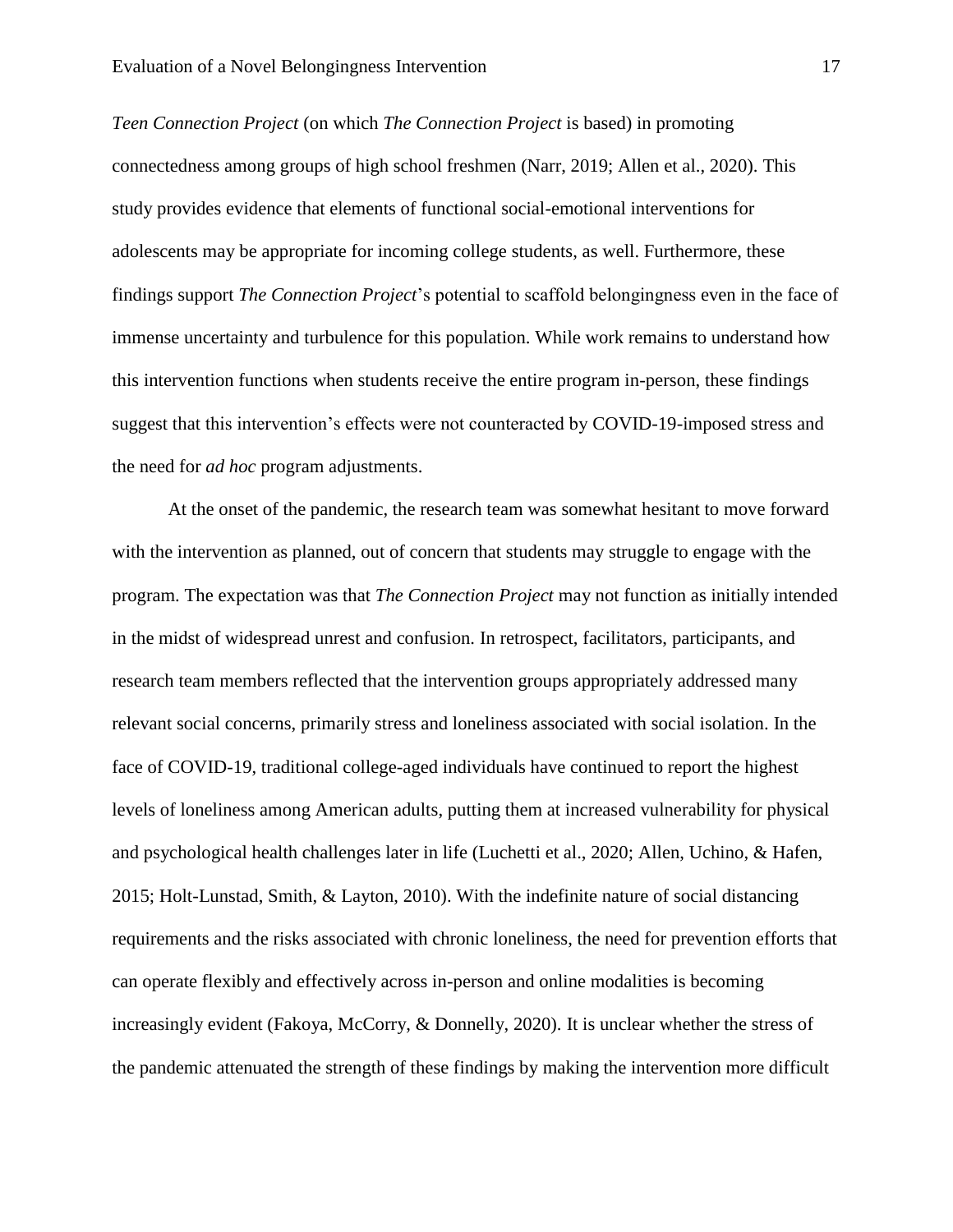to attend, reducing its in-person component, and involving students when they are more emotionally taxed. It is also possible that the shared experience brought on by COVID-19 actually bolstered these effects by providing a common challenge around which students had to rally and support one another. Further efforts are necessary to disentangle the relationship between external stressors and the functioning of *The Connection Project* groups. However, it is promising that even during complete physical removal from campus, these students still demonstrated gains in belongingness to their University.

Additionally, the demonstrated capacity of *The Connection Project* to function both inperson and online highlights an exciting opportunity for prevention and intervention efforts. Maximally accessible programming may offer one route to address the sizable number of college students who do not seek mental health treatment due to stigma or availability (Bruffaerts et al., 2018). If students can attend program meetings via video link from a variety of locations, interventions can flexibly support students who cannot or will not attend in-person. This study provides preliminary evidence that experiential learning goals *can* be achieved online, as well as in-person. Further efforts must be made to compare differences in these modalities.

Several limitations warrant consideration. First, sample size was modest, though sufficient to detect findings of this magnitude. The current sample size provided limited power to examine potential differences in program effectiveness for students from specific racial/ethnic groups, and as such students were grouped into White/Minoritized status codes, which leaves some nuance unstudied. Additionally, without prior knowledge of the impending pandemic, inferences are limited regarding the interplay between COVID-19-related stress, normative college-related stress, and the functioning of this intervention. Finally, students who endorsed slightly lower baseline belongingness were more likely to attrit from the program upon the shift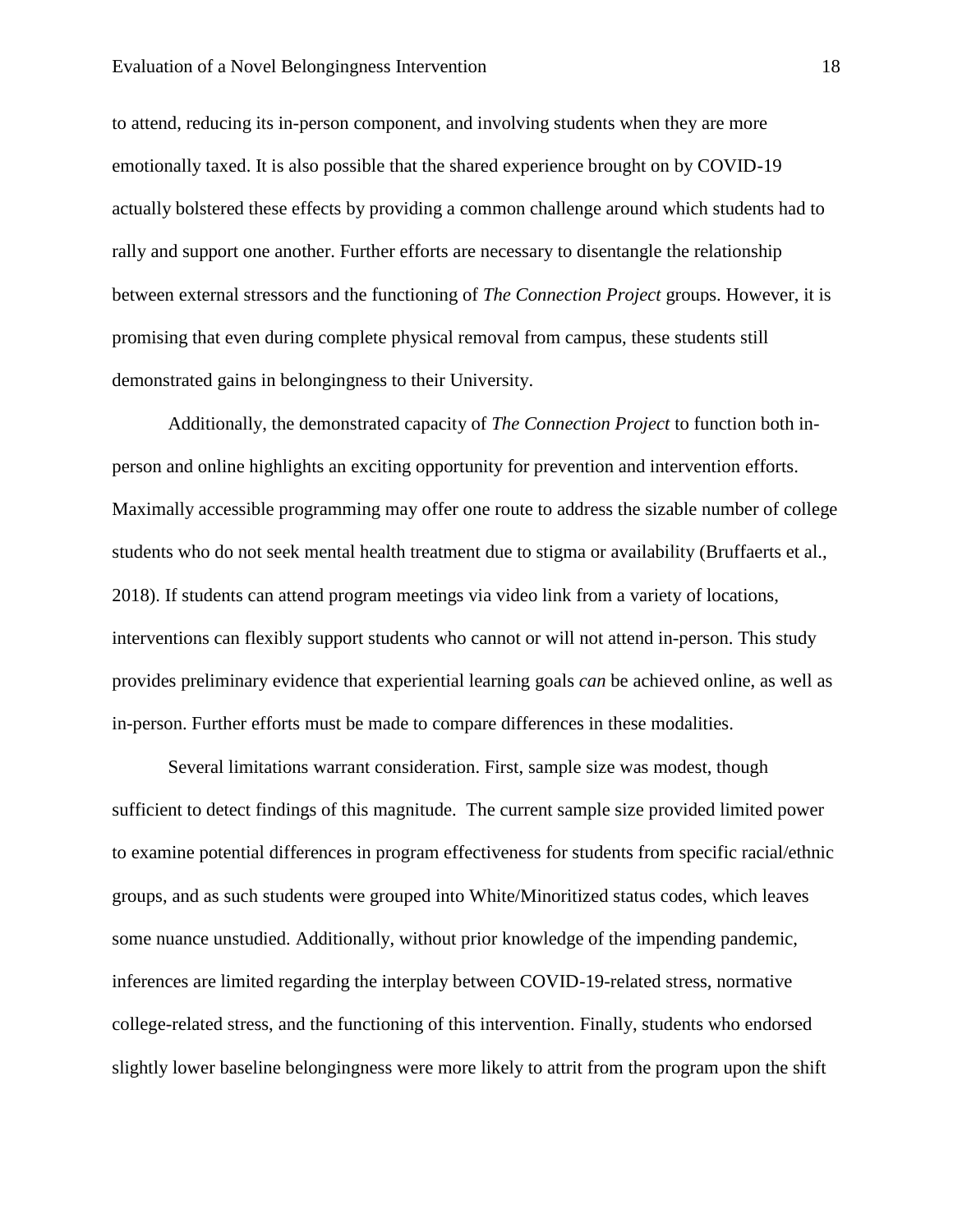to online administration, suggesting that more work may need to be done to foster buy-in for the students who are struggling the most.

Despite these limitations, this study highlights several important concepts that may be leveraged by Student Affairs and other University personnel. Primarily, we have demonstrated that university students are *motivated* to participate in social-emotional programming based on their low rate of attrition and high rate of attendance*.* Students took this on as an optional extracurricular activity, which they maintained even during the transition to remote learning and the accompanying stress and potential barriers to participation. Implementation of structured group programming may offer one route to address students' hesitation to seek psychological supports from traditional counseling services (Bruffaerts et al., 2018; Ebert et al., 2018). Although this program is not a replacement for mental health services, it may offer a first-line of support for students who are struggling, and these findings suggest that students who participate in this program endorse psychological benefits. Furthermore, these preliminary results suggest that this intervention functions most effectively for students from minoritized racial backgrounds, students from relatively low SES households, and transfer students; groups that many universities are seeking to better support.

These implications pair closely with future directions planned for this research team and encouraged for other research teams. One important element of this future work will be to consider how social-emotional interventions may function differently across universities. Other work has suggested that context plays a key role in the implementation of this intervention in high schools, particularly for marginalized students (Nagel, 2020). To understand this nuance, evaluation and replication efforts may investigate the implementation of *The Connection Project* across different universities, using different facilitator training, and with continued refining of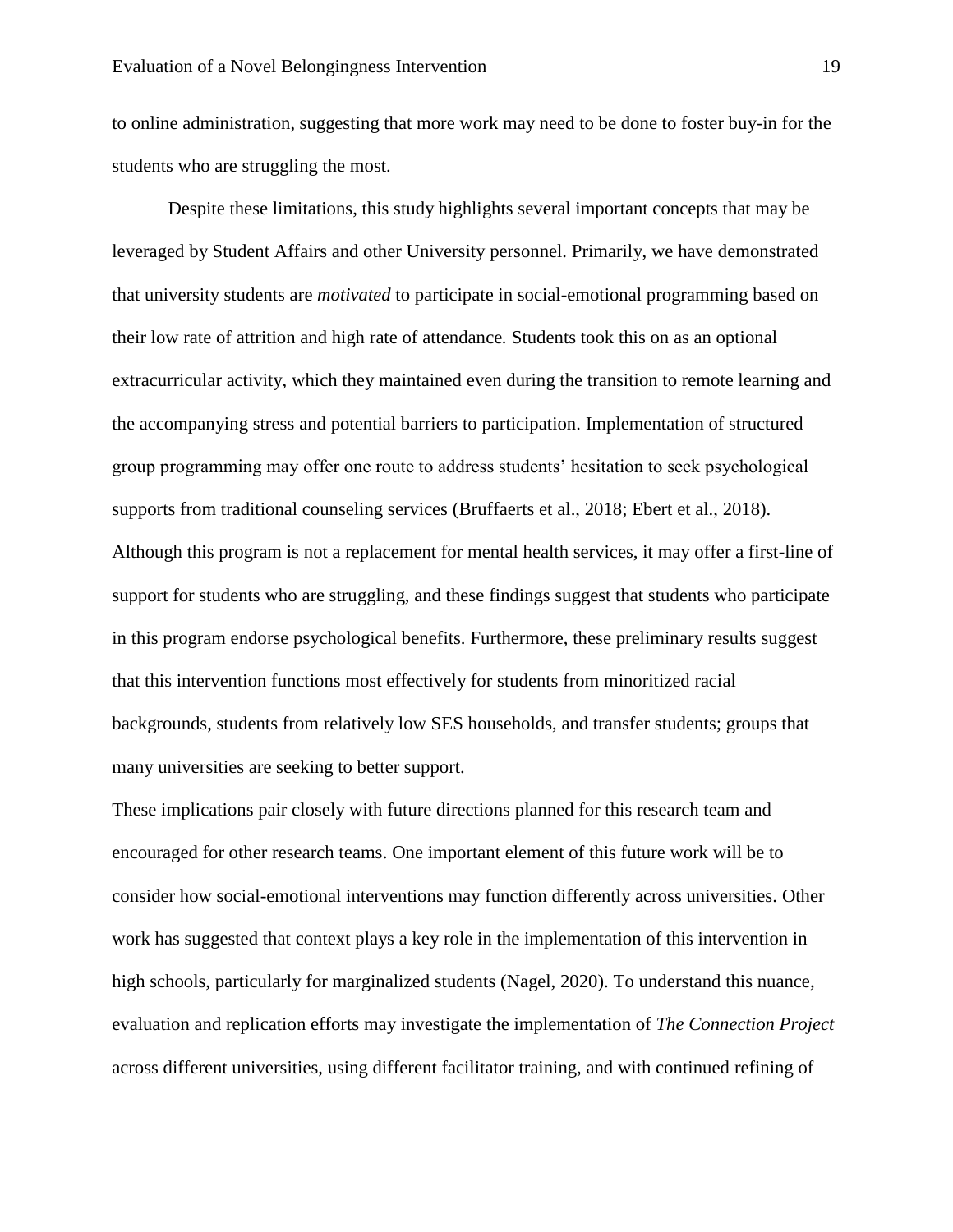#### Evaluation of a Novel Belongingness Intervention 20

curriculum elements. Future work may also evaluate the effectiveness of peer and paraprofessional implementation of this program, in order to promote scalability of the intervention and to involve highly motivated undergraduates in the program as facilitators. Although evaluation and iterative improvement of *The Connection Project* is ongoing, the current study suggests the potential of interventions to scaffold belongingness among groups of new students at a university. These preliminary results set the stage for continued efforts to promote students' well-being and success through experiential intervention programming by highlighting students' motivation to participate, the utility of remote intervention, and the ability to scaffold meaningful, supportive relationships among university classmates.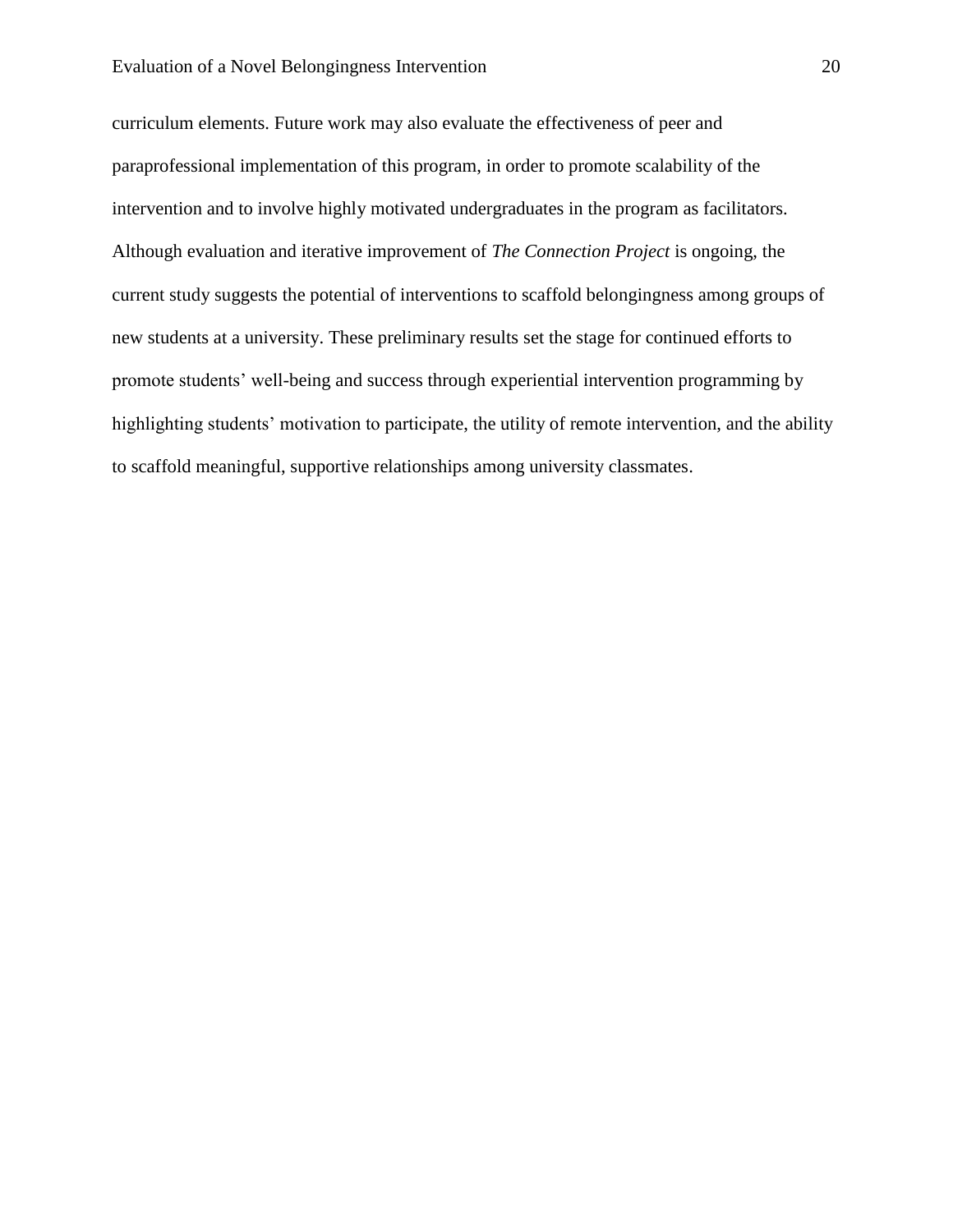#### **References**

- Allen, J.P., Loeb, E.L., Tan, J.S., Narr, R.K., & Uchino, B.N. (2018). The Body Remembers: Adolescent conflict struggles predict adult interleukin-6 levels. *Developmental Psychopathology, 30*(4), 1435-1445. doi: 10.1017/S0954579417001754.
- Allen, J.P., Narr, R.K., Nagel, A.G., Costello, M.A., & Guskin, K. (2020). The Connection Project: Changing the peer environment to improve outcomes for marginalized adolescents. *Development and Psychopathology,* 1-11. doi:10.1017/S0954579419001731
- Allen, J. P., Uchino, B. N., & Hafen, C. A. (2015). Running with the pack: Teen peerrelationship qualities as predictors of adult physical health. Psychological Science, 26, 1574–1583. doi:10.1177/0956797615594118
- Arkowitz, H., Miller, W. R., & Rollnick, S. (2015). *Motivational interviewing in the treatment of psychological problems*: Guilford Publications.
- Asher, S. R., & Weeks, M. S. (2012). Social relationships, academic engagement, and well-being in college: Findings from the Duke social relationships project. *Durham, NC: Duke University.*
- Aspelmeier, J. E., Love, M. M., McGill, L. A., Elliott, A. N., & Pierce, T. W. (2012). Selfesteem, locus of control, college adjustment, and GPA among first-and continuinggeneration students: A moderator model of generational status. *Research in Higher Education*, *53*(7), 755-781. https://doi.org/10.1007/s11162-011-9252-1
- Baumeister, R. F., & Leary, M. R. (1995). The need to belong: Desire for interpersonal attachments as a fundamental human motivation. *Psychological Bulletin, 117*(3), 497– 529. https://doi.org/10.1037/0033-2909.117.3.497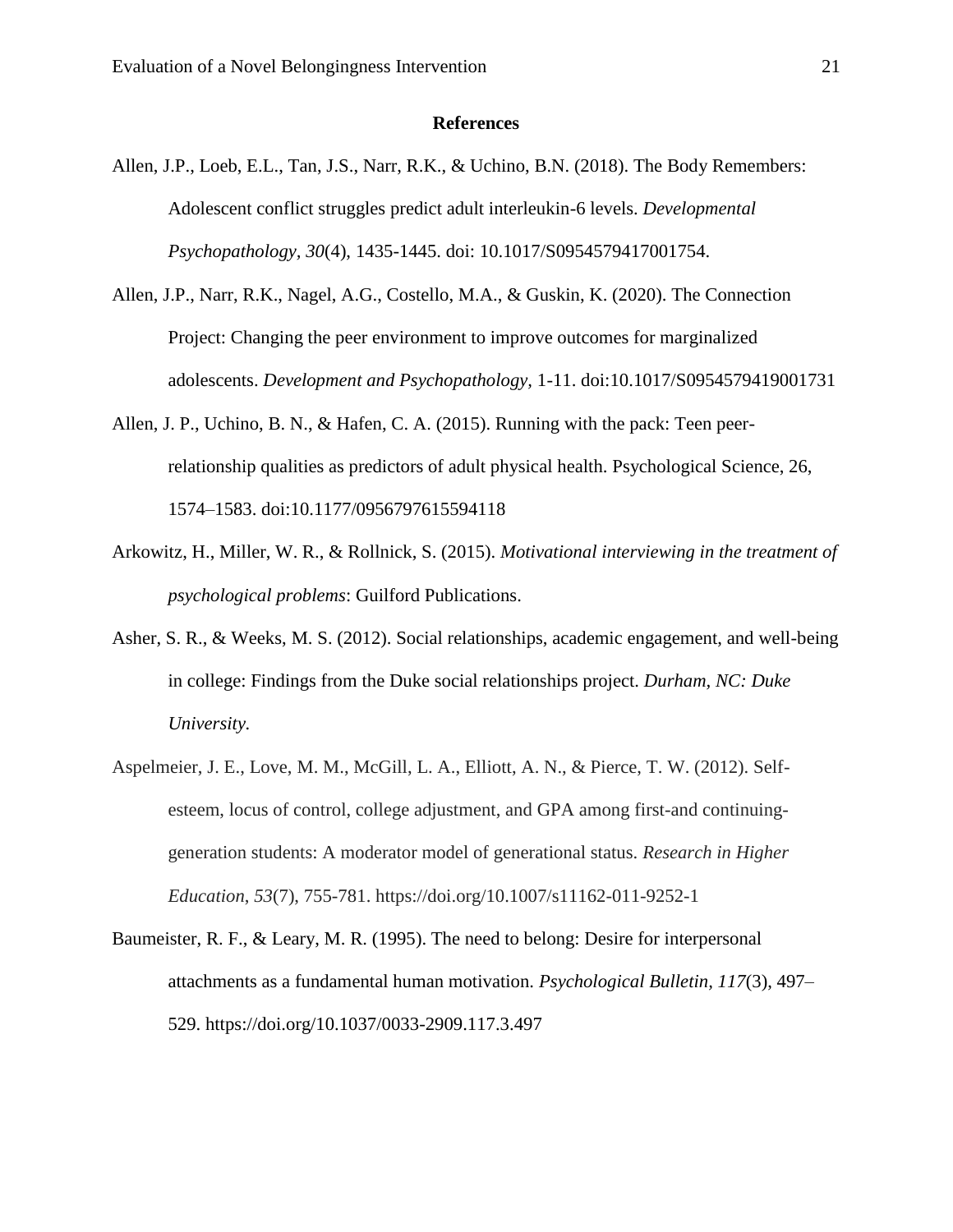Beam, C.R. & Kim, A.J. (2020). Psychological Sequelae of Social Isolation and Loneliness Might Be a Larger Problem in Young Adults than Older Adults. *Psychological Trauma: Theory, Research, Practice, and Policy, 12*(S1), S58-S60. http://dx.doi.org/10.1037/tra0000774

Bradburn, E.M. (2002). Short-Term Enrollment in Postsecondary Education: Student Background and Institutional Differences in Reasons for Early Departure, 1996-98. *Postsecondary Education Descriptive Analysis Reports.* National Center for Education Statistics (ED), Washington, DC.; MPR Associates, Berkeley, CA.

Blum, R. W. (2005). A case for school connectedness. *Educational Leadership, 62*, 16–20.

Bruffaerts. R., Mortier, P., Kiekens, G., Auerbach, R.P., Cuijpers, P., Demyttenaere, K., Green, J.G., Knock, M.K., & Kessler, R.C. (2018). Mental health problems in college freshmen: prevalence and academic functioning. *Journal of Affective Disorders, 225*, 97-103. https://doi.org/10.1016/j.jad.2017.07.044

Clapp-Smith, R., Vogelgesang, G. R., & Avey, J. B. (2009). Authentic leadership and positive psychological capital the mediating role of trust at the group level of analysis. *Journal of Leadership & Organizational Studies, 15*, 227–240. https://doi.org/10.1177/1548051808326596

Cohen, G. L., Garcia, J., Apfel, N., & Master, A. (2006). Reducing the racial achievement gap: A social-psychological intervention. *Science, 313*, 1307–1310. doi:10.1126/science.1128317

Crosnoe, R. (2011). *Fitting in, standing out: Navigating the social challenges of high school to get an education.* Cambridge University Press. doi.org/10.1017/CBO9780511793264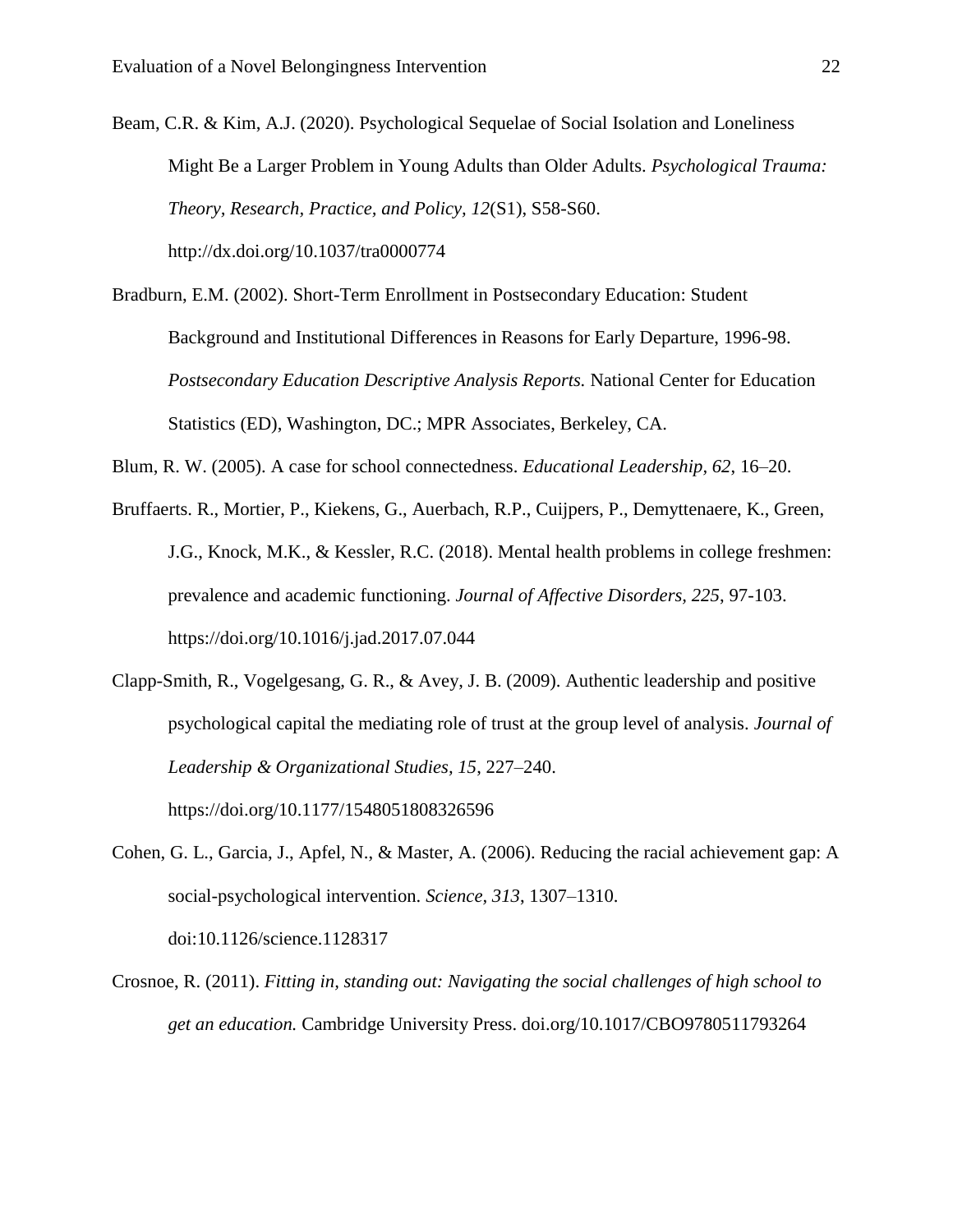Ebert, D.D., Buntrock, C., Mortier, P., Auerbach, R., Weisel, K.K., Kessler, R.C., Cuijpers, P., Green, J.G., Kiekens, G., Nock. M.W., Demyttenaere, K., & Bruffaerts, R. (2018). Prediction of major depressive disorder onset in college students. *Depression and Anxiety, 36*(4). https://doi.org/10.1002/da.22867

- Fakoya, O.A., McCorry, N.K., & Donnelly, M. (2020). Loneliness and social isolation interventions for older adults: a scoping review of reviews. *BMC Public Health, 20.* https://doi.org/10.1186/s12889-020-8251-6
- Freeman, T. M., Anderman, L. H., & Jensen, J. M. (2007). Sense of belonging in college freshmen at the classroom and campus levels. *Journal of Experimental Education, 75*(3), 203–220. https://doi.org/10.3200/JEXE.75.3.203-220
- Goodenow, C. (1993). The psychological sense of school membership among adolescents: Scale development and educational correlates. *Psychology in the Schools, 30*(1). https://doi.org/10.1002/1520-6807(199301)30:1<79::AID-PITS2310300113>3.0.CO;2-X
- Holt-Lunstad, J., Robles, T. F., & Sbarra, D. A. (2017). Advancing social connection as a public health priority in the United States. American Psychologist, 72, 517–530. doi:10.1037/amp0000103
- Holt-Lunstad, J., Smith, T.B., & Layton, J.B. (2010). Social Relationships and Mortality Risk: A Meta-analytic Review. *PLOS Medicine.* https://doi.org/10.1371/journal.pmed.1000316

Keicolt-Glaser, J.K., Loving, T.J., Stowell, J.R., Malarkey, W.B., Lemeshow, S., Dickinson, S.L., & Glaser, R. (2005). Hostile marital interactions, proinflammatory cytokine production, and wound healing. *Archives of general psychiatry, 62*(12),1377-1384*.*  doi:10.1001/archpsyc.62.12.1377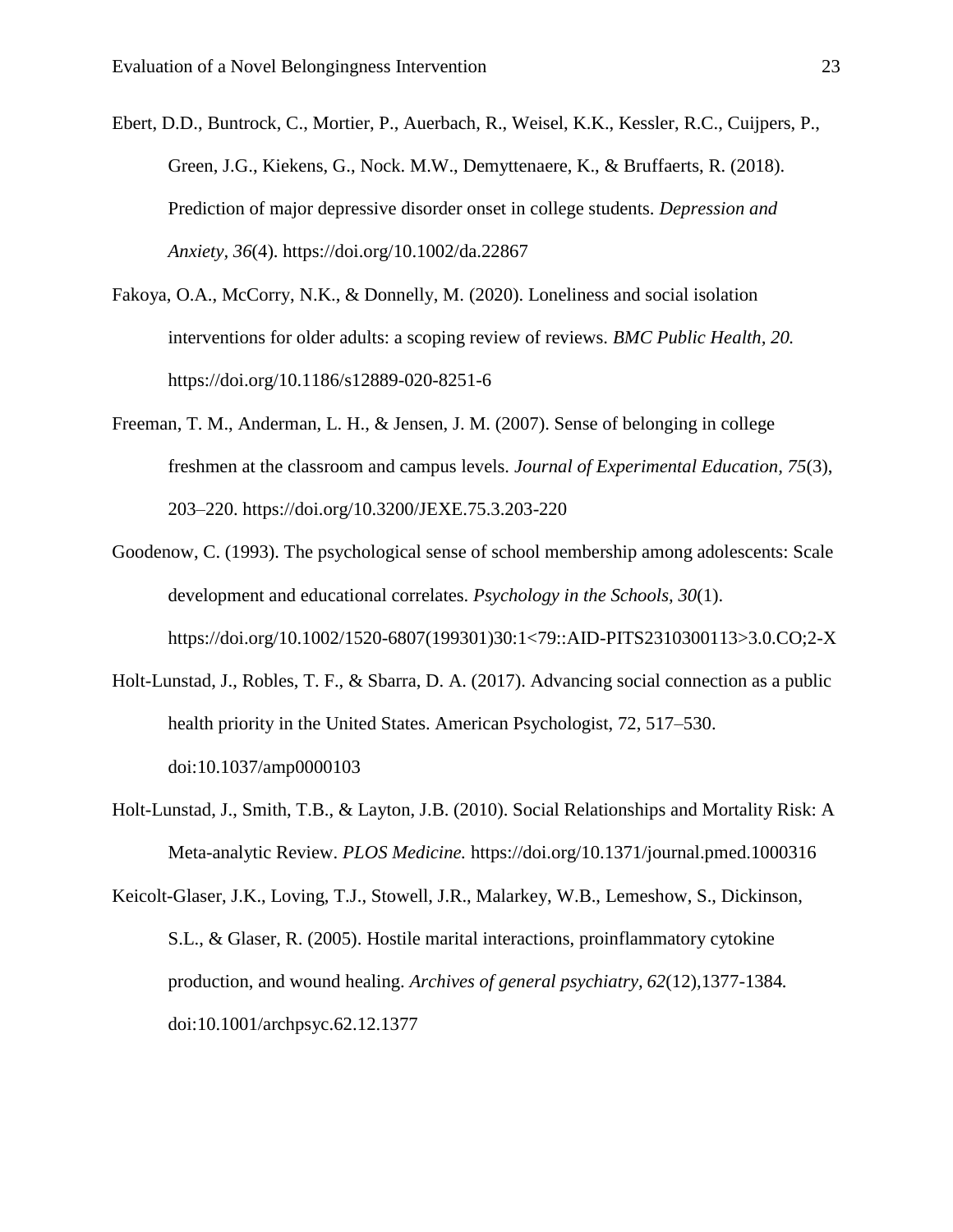Layous, K., Davis, E. M., Garcia, J., Purdie-Vaughns, V., Cook, J. E., & Cohen, G. L. (2017). Feeling left out, but affirmed: Protecting against the negative effects of low belonging in college. *Journal of Experimental Social Psychology*, *69*, 227-231. https://doi.org/10.1016/j.jesp.2016.09.008

- Lounsbury, J.W. & DeNeui, D. (1996). Collegiate psychological sense of community in relation to size of college/university and extroversion. *Journal of Community Psychology, 24*(4). https://doi.org/10.1002/(SICI)1520-6629(199610)24:4<381::AID-JCOP7>3.0.CO;2-X
- Luchetti, M., Lee, J.H., Aschwanden, D., Sesker, A., Strickhouser, J.E., Terracciano, A., & Sutin, A. (2020). The Trajectory of Loneliness in Response to COVID-19. *American Psychologist.* http://dx.doi.org/10.1037/amp0000690
- Moeller, R.W., Seehuus, M., & Peisch, V. (2020). Emotional Intelligence, Belongingness, and Mental Health in College Students. *Frontiers in Psychology,*  https://doi.org/10.3389/fpsyg.2020.00093

National Center for Education Statistics (2020a, May). *The Condition of Education: Undergraduate Retention and Graduation Rates*. Institute of Education Sciences. Retrieved September 15, 2020, from https://nces.ed.gov/programs/coe/indicator\_cpb.asp#:~:text=The%20overall%20college% 20enrollment%20rate,to%2041%20percent%20in%202018.

National Center for Education Statistics (2020b, May). *The Condition of Education: College Enrollment Rates*. Institute of Education Sciences. Retrieved September 4, 2020, from https://nces.ed.gov/programs/coe/indicator\_cpb.asp#:~:text=The%20overall%20college% 20enrollment%20rate,to%2041%20percent%20in%202018.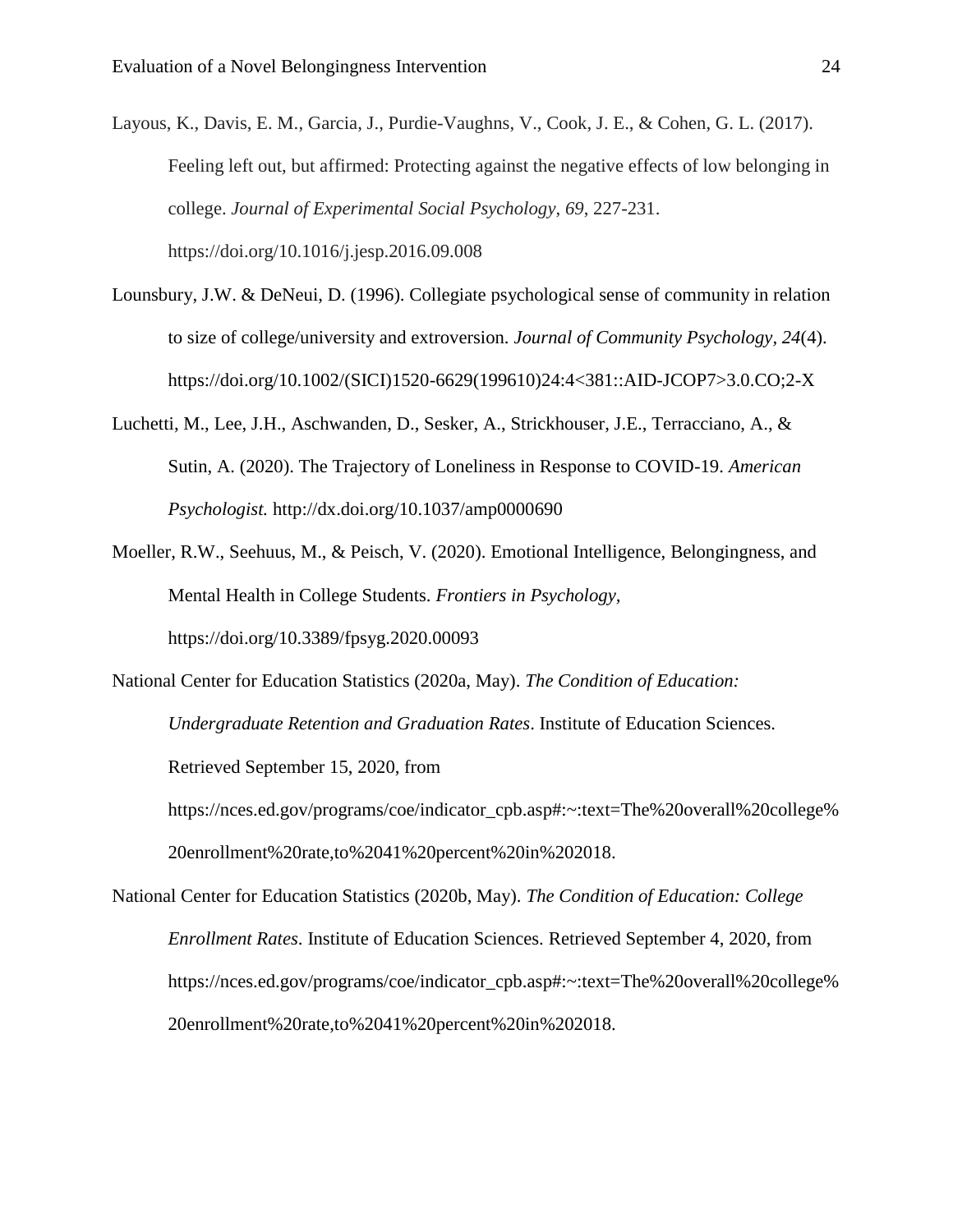- Nagel, A.G. (2020). "It made me closer to the people in my group": Group-Level Processes Related to Deepening Relationships among Adolescents in a Social Intervention (Unpublished doctoral dissertation). University of Virginia, Charlottesville, Virginia.
- Narr, R. (2019). The Connection Project: Effects of an adolescent social-bonding intervention on social belongingness, social skills, and mental health (Unpublished doctoral dissertation). University of Virginia, Charlottesville, Virginia.
- Pittman, L.D. & Richmond, A. (2007). Academic and psychological functioning in late adolescence: the importance of school belonging. *The Journal of Experimental Education, 75*(4). https://doi.org/10.3200/JEXE.75.4.270-292
- Pittman, L. D., & Richmond, A. (2008). University belonging, friendship quality, and psychological adjustment during the transition to college. *Journal of Experimental Education, 76*(4), 343–361. https://doi.org/10.3200/JEXE.76.4.343-362
- Pittman, L. D., & Richmond, A. (2010). Academic and Psychological Functioning in Late Adolescence: The Importance of School Belonging. *The Journal of Experimental Education, 75*. https://doi.org/10.3200/JEXE.75.4.270-292
- Pennebaker, J. W. (2012). *Opening up: The healing power of expressing emotions*. New York: Guilford Press.
- Pennebaker, J.W., Kiecolt-Glaser, J. K., & Glaser, R. (1988). Disclosure of traumas and immune function: Health implications for psychotherapy. *Journal of Consulting and Clinical Psychology, 56*, 239–245. https://doi.org/10.1037/0022-006X.56.2.239
- Pennebaker, J. W., & Seagal, J. D. (1999). Forming a story: The health benefits of narrative. *Journal of Clinical Psychology, 55*, 1243–1254. https://doi.org/10.1002/(SICI)1097- 4679(199910)55:10<1243::AID-JCLP6>3.0.CO;2-N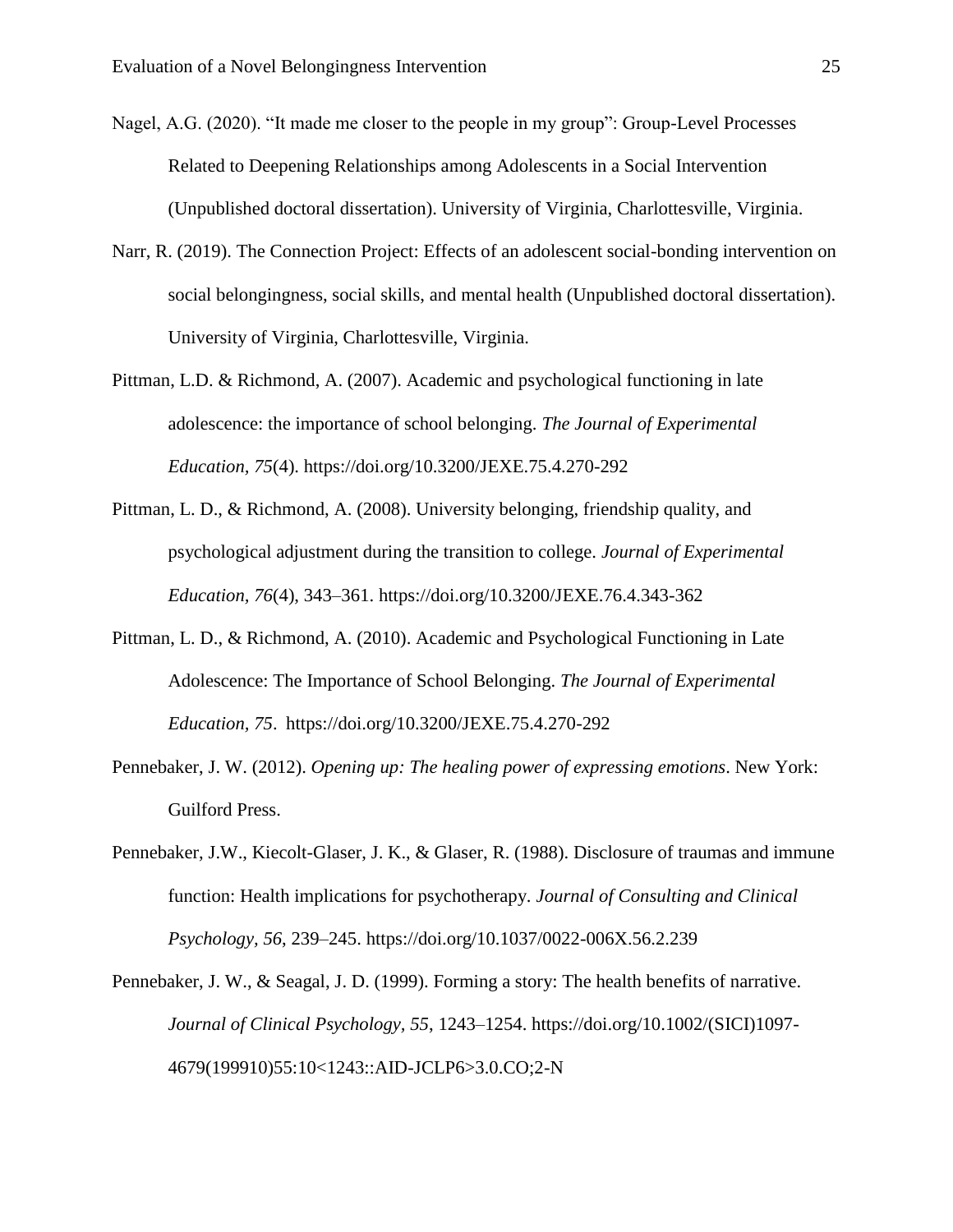- Raudenbush, S. W., & Bryk, A. (2002). *Hierarchical linear models: Applications and data analysis methods*. Thousand Oaks, CA: Sage.
- Singer, J. D. (1998). Using SAS PROC MIXED to fit multilevel models, hierarchical models, and individual growth models. *Journal of Educational & Behavioral Statistics, 23*, 323– 355. https://doi.org/10.3102/10769986023004323
- Smith, T.W., Glazer, K., Ruiz, J.M., & Gallo, L.C. (2004). Hostility, anger, aggressiveness, and coronary heart disease: an interpersonal perspective on personality, emotion, and health. *Journal of personality, 72*(6), 1217-70. doi: 10.1111/j.1467-6494.2004.00296.x.
- Talaifar, S., Ashokkumar, A., Pennebaker, J. W., Medrano, F. N., Yeager, D. S., & Swann Jr, W. B. (2021). A New Pathway to University Retention? Identity Fusion With University Predicts Retention Independently of Grades. *Social Psychological and Personality Science*, *12*(1), 108-117. https://doi.org/10.1177/1948550619894995
- Twenge, J.M., Cooper, A.B., Joiner, T.E., Duffy, M.E., & Binau, S.G. (2019). Age, period, and cohort trends in mood disorder indicators and suicide-related outcomes in a nationally representative dataset, 2005-2017. *Journal of Abnormal Psychology, 128*(3), 185-199. http://dx.doi.org/10.1037/abn0000410
- Van Orden, K.A., Witte, T.K., James, L.M., Castro, Y., Gordon, K.H., Braithwaite, S.R., Hollar, D.L., and Joiner, T.E. (2008). Suicidal Ideation in College Students Varies Across Semesters: The Mediating Role of Belongingness*. Suicide and Life-Threatening Behavior, (38)*4, 427-435. https://doi.org/10.1521/suli.2008.38.4.427
- Walton, G. M., & Cohen, G. L. (2007). A question of belonging: Race, social fit, and achievement. *Journal of Personality and Social Psychology, 92*, 82–96. doi:10.1037/0022-3514.92.1.82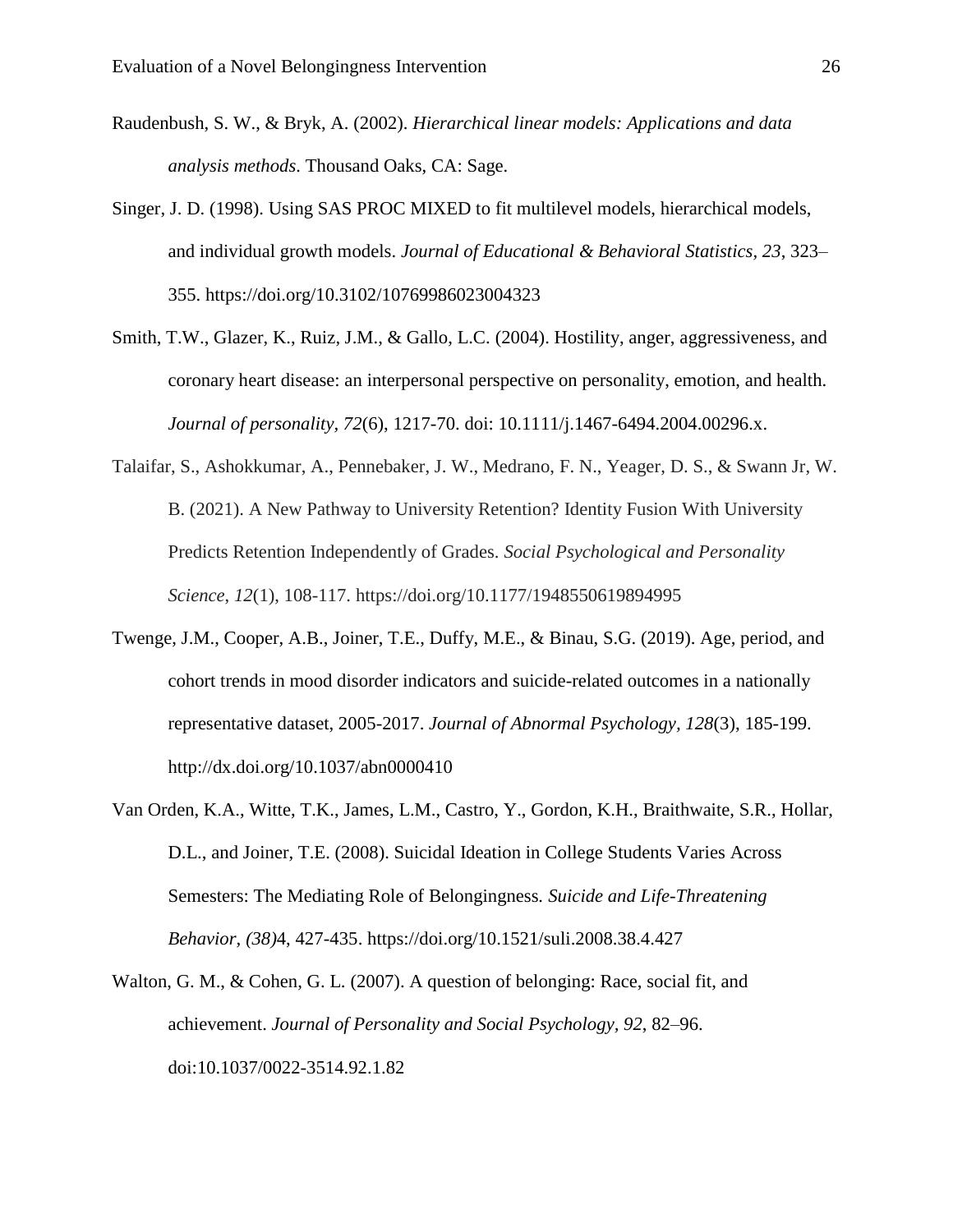- Walton, G. M., & Cohen, G. L. (2011). A brief social-belonging intervention improves academic and health outcomes of minority students. *Science*, *331*, 1447–1451. DOI: 10.1126/science.1198364
- Wingspread, D. (2004). Wingspread declaration on school connections. *Journal of School Health, 74*, 233–234. https://doi.org/10.1111/j.1746-1561.2004.tb08279.x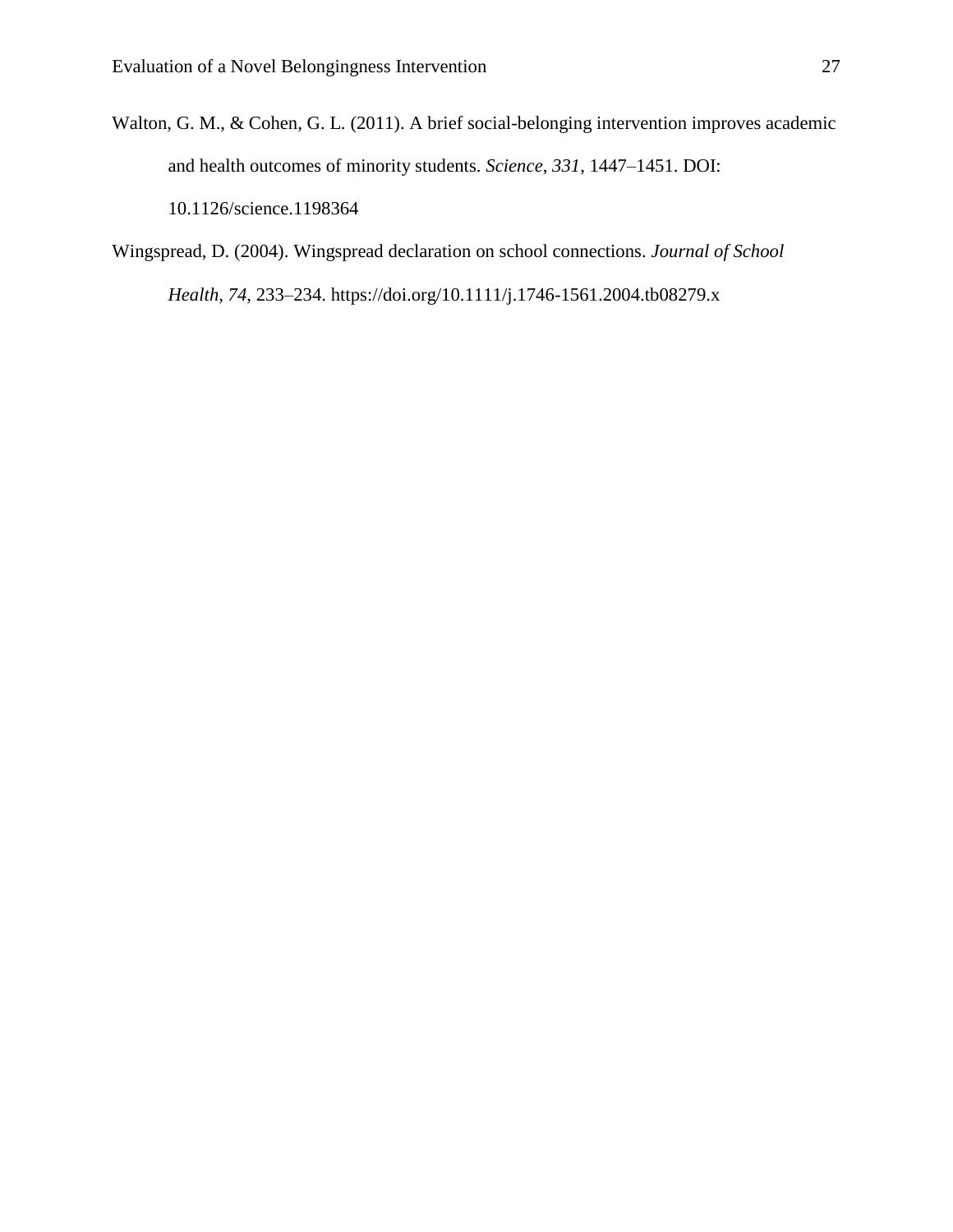|                                     | <b>Intervention</b><br>$N = 77$<br><b>Mean</b><br>(SD) |               | <b>Control</b><br>$N = 48$<br><b>Mean</b><br>(SD) |               |
|-------------------------------------|--------------------------------------------------------|---------------|---------------------------------------------------|---------------|
| <b>Highest Level of Parental</b>    | 3.83                                                   |               | 3.73                                              |               |
| <b>Education</b>                    | (0.47)                                                 |               | (0.71)                                            |               |
| <b>Family Income</b>                | 4.65<br>(0.20)                                         |               | 4.58<br>(0.16)                                    |               |
| <b>Baseline Psychological Sense</b> | 65.94                                                  |               | 66.79                                             |               |
| of School Membership                | (12.56)                                                |               | (12.44)                                           |               |
|                                     | $\boldsymbol{N}$                                       | $\frac{0}{0}$ | $\boldsymbol{N}$                                  | $\frac{6}{6}$ |
| <b>Student Gender</b>               | <b>Man</b> : 22                                        | 28.6          | <b>Man</b> : 11                                   | 22.9          |
|                                     | Woman: 55                                              | 71.4          | Woman: 36                                         | 75            |
|                                     | Non-Bin: 0                                             | $\Omega$      | Non-Bin: 1                                        | 2.1           |
| <b>Student Race/Ethnicity</b>       | Black/Afr-Am: 8                                        | 4             | Black/Afr-Am: 8                                   | 16.7          |
|                                     | White: 19                                              | 47.4          | White: 19                                         | 39.6          |
|                                     | Hispanic: 3                                            | 5.3           | Hispanic: 3                                       | 6.3           |
|                                     | Asian/PacificIs: 15<br>35.5                            |               | Asian/PacificIs: 15<br>31.3                       |               |
|                                     | Multi-ethnic: 2                                        | 5.3           | Multi-ethnic: 2                                   | 4.2           |
|                                     | NativAm: 1                                             | 2.6           | NativAm: 1                                        | 2.1           |

#### **Table 1. Entry Characteristics of Intervention and Control Groups at Baseline**

*Note*: There were no observed statistically significant differences in control vs. intervention group. Significance of group differences for student race/ethnicity was calculated for minority vs. White group membership status due to sample size limitations.

Total percentages may not add to 100 due to rounding.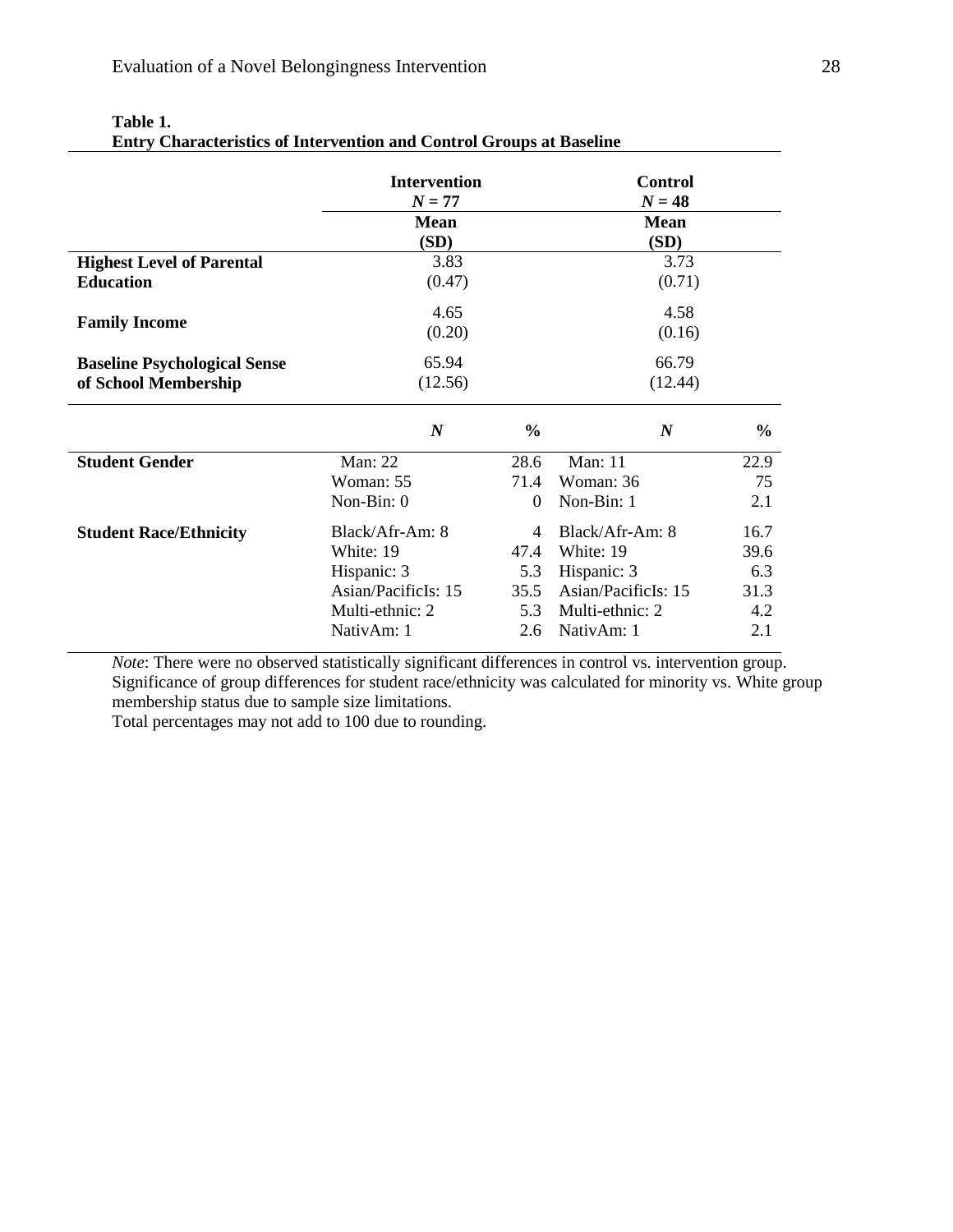|                                                                   | <b>Psychological Sense of School</b><br><b>Membership Post-Intervention</b> |      |  |
|-------------------------------------------------------------------|-----------------------------------------------------------------------------|------|--|
|                                                                   | B                                                                           | SЕ   |  |
| Intercept                                                         | $-171$                                                                      | .089 |  |
| Student Gender (0-Man; 1-Woman)                                   | $-.014$                                                                     | .053 |  |
| Student Racial/Ethnic Minority Status (0-White;1-<br>Minoritized) | .049                                                                        | .055 |  |
| Parental Educational Attainment                                   | .052                                                                        | .059 |  |
| Household Income                                                  | $-.057$                                                                     | .061 |  |
| <b>Baseline Assessment of Outcome Measure</b>                     | $.808***$                                                                   | .054 |  |
| The Connection Project Intervention                               | $.305**$                                                                    | .112 |  |
|                                                                   |                                                                             |      |  |

# **Table 2.**

**Intervention Effects on Psychological Sense of School Membership (Covarying Baseline Psychological Sense of School Membership and Demographic Factors)**

*Note*: \*\*\*  $p < .001$ . \*\*  $p \le 01$ .